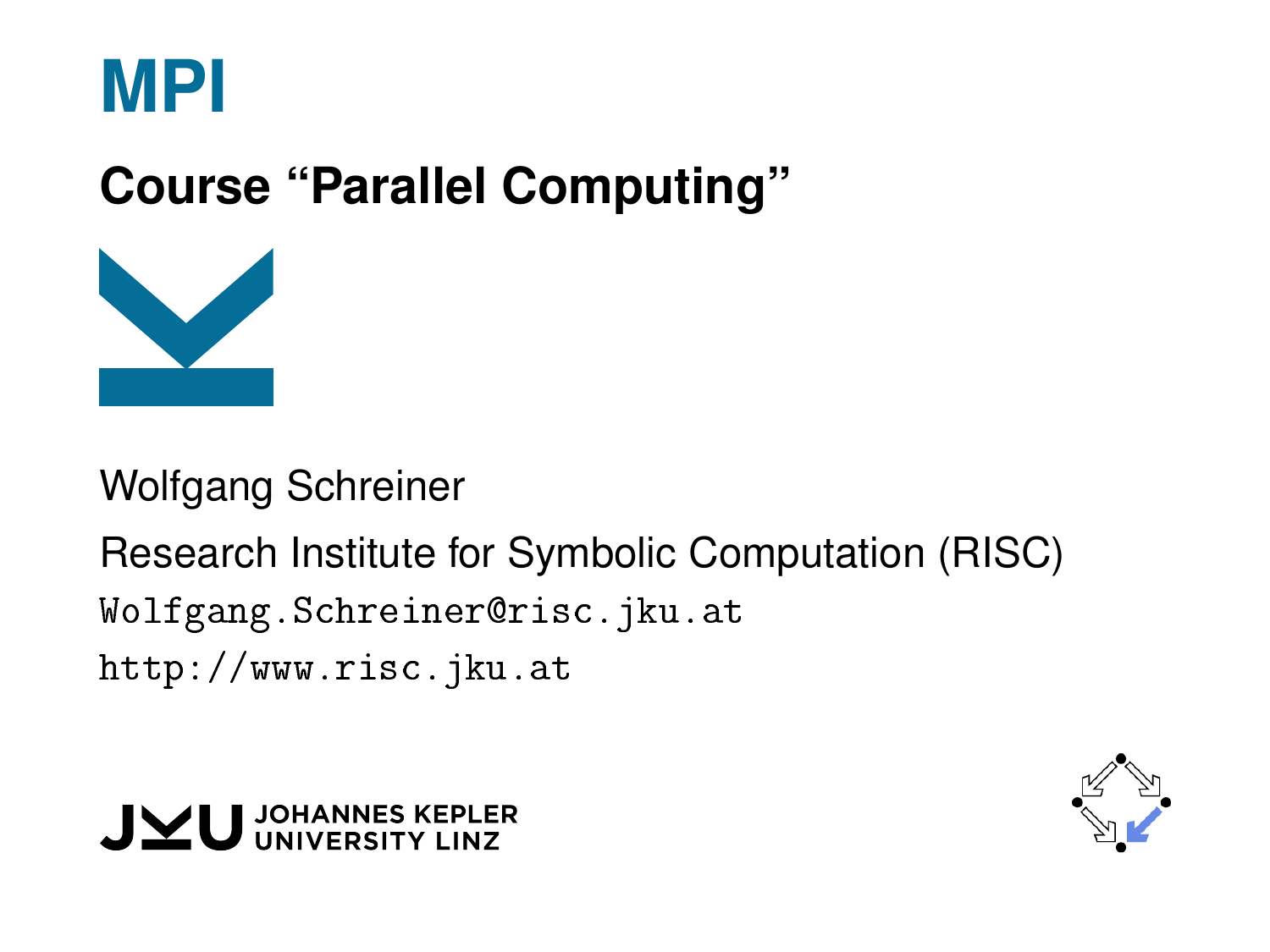## **Message Passing Interface (MPI)**

- An API for portable distributed memory programming.
	- Set of library routines, no compiler support needed.
- Official bindings for C and Fortran.
	- Inofficial bindings exist for various other languages.
- Various implementations.
	- MPICH: initial implementation by Argonne National Lab.
	- MVAPICH: MPICH derivative by Ohio State university.
	- Open MPI: merger of various previous implementations.
	- Commercial implementations by HP, Intel, Microsoft.
	- Hardware support: SGI MPT with MPI offload engine.
- Maintained by the MPI Forum.
	- Current Version: MPI 4.0 (June 2021).

See <http://mpi-forum.org/> for the official specification.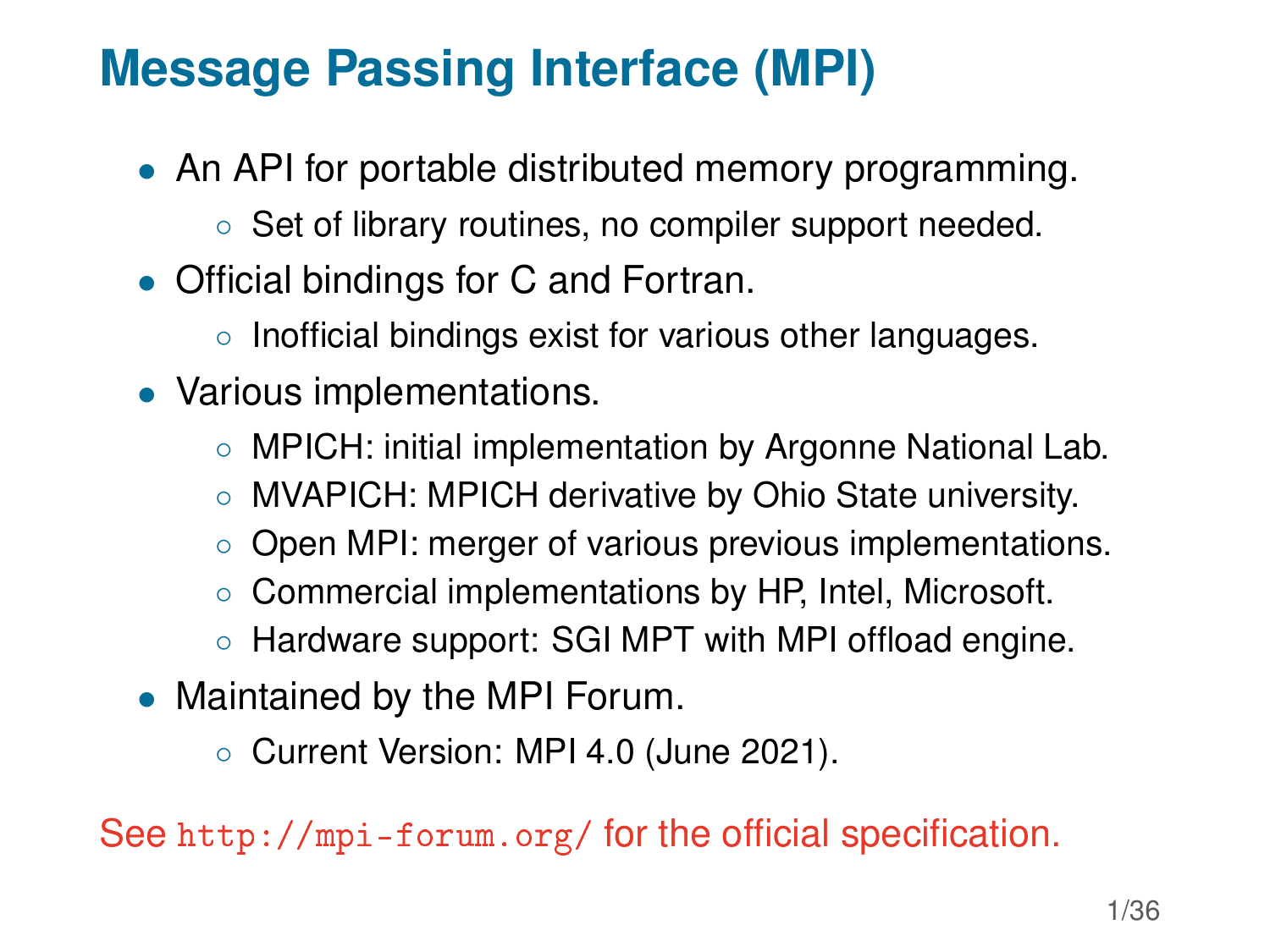## **MPI Execution Model**



MPI Communication Operations

SPMD: Single Program, Multiple Data.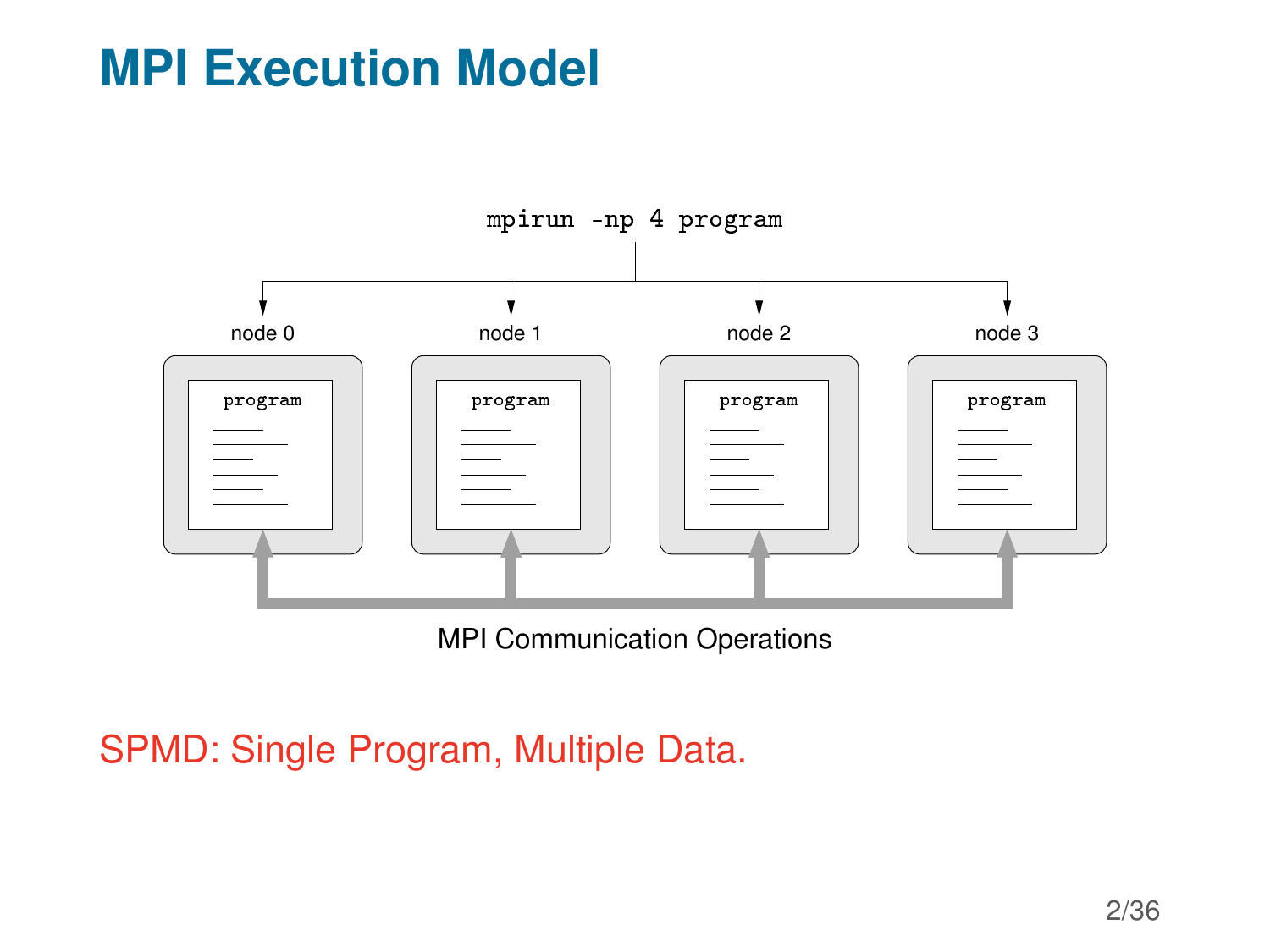## **Compiling and Executing MPI**

#### • Paths (Default):

CPATH=...:/opt/sgi/mpt/mpt-2.04/include LIBRARY\_PATH=...:/opt/sgi/mpt/mpt-2.04/lib LD\_LIBRARY\_PATH=...:/opt/sgi/mpt/mpt-2.04/lib

• Source:

#include <mpi.h>

• Intel Compiler:

module load intelcompiler/composer\_xe\_2015.1.133 icc -std=c99 -Wall -O3 -lmpi matmult.c -o matmult

• GCC:

module load GnuCC/7.2.0 gcc -Wall -O3 -lmpi matmult.c -o matmult

#### • Execution:

export MPI\_DSM\_CPULIST=32-47 mpirun -np 16 ./matmult 2048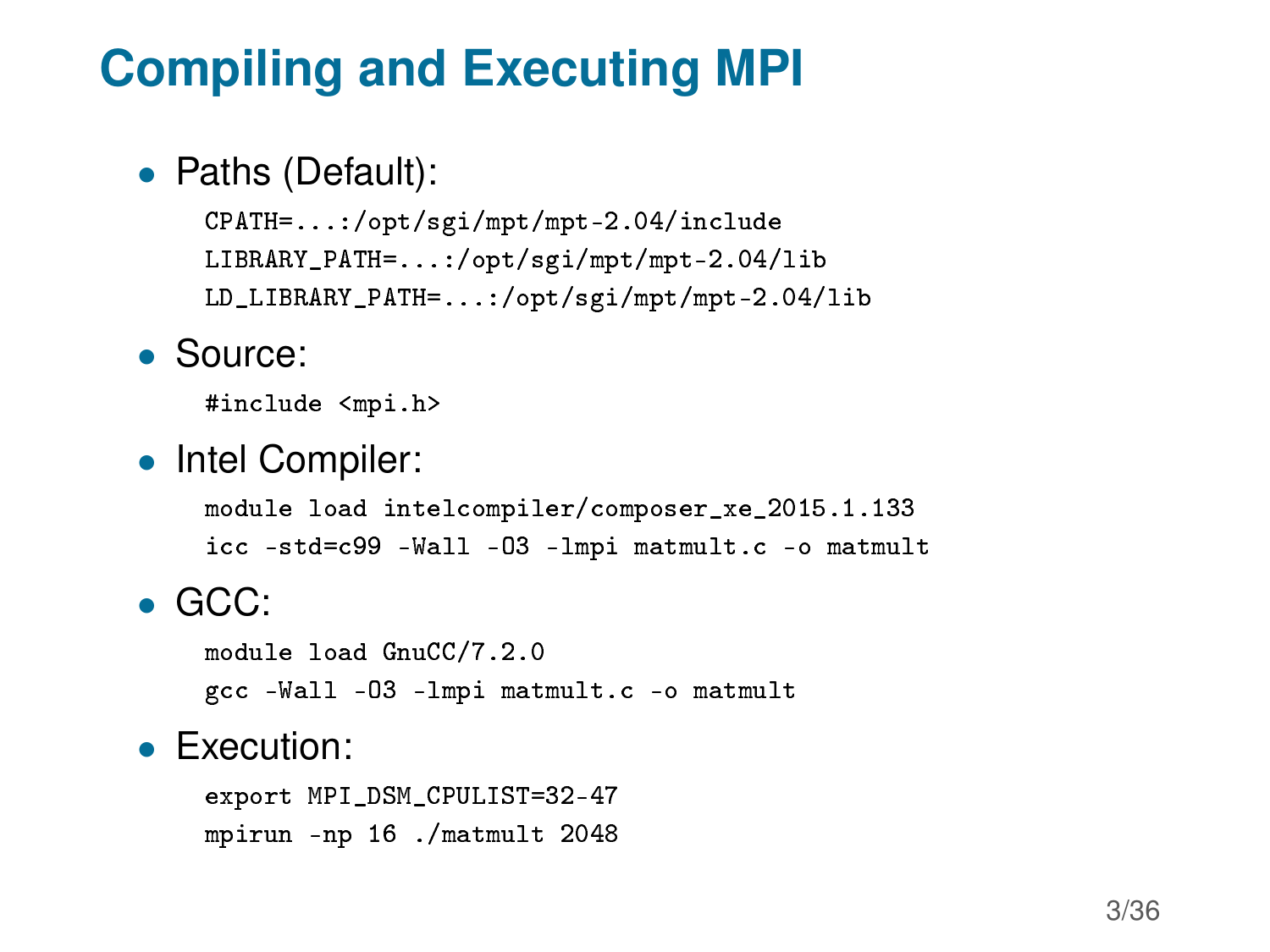## **A Sample MPI Program**

}

```
#include <mpi.h>
int main(int argc, char *argv[]) {
 char message[20];
 int size, rank;
 MPI_Init(&argc, &argv);
 MPI_Comm_size (MPI_COMM_WORLD, &size);
 MPI_Comm_rank(MPI_COMM_WORLD, &rank);
 printf("processor %d among %d processors\n", rank, size);
 if (rank == 0) { /* code for process zero */strncpy(message,"Hello, there", 19);
   MPI_Send(message, 20, MPI_CHAR, 1, 99, MPI_COMM_WORLD);
 }
 else if (rank == 1) { /* code for process one */
   MPI_Status status;
   MPI_Recv(message, 20, MPI_CHAR, 0, 99, MPI_COMM_WORLD, &status);
   printf("received :%s:\n", message);
 }
 MPI Finalize():
 return 0;
```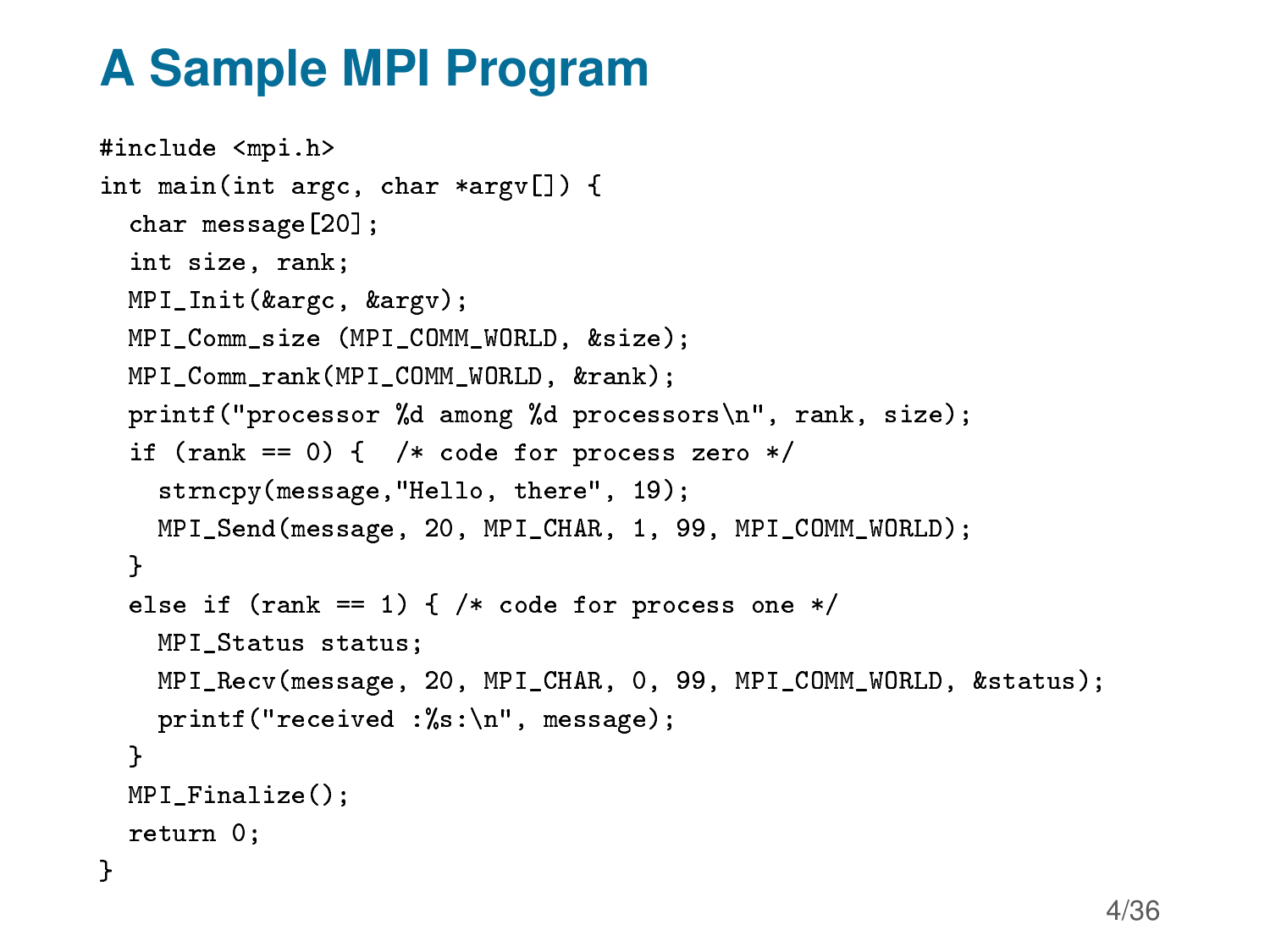## **Basic Operations**

int MPI\_Init(int \*argc, char \*\*\*argv)

int MPI Comm\_size(MPI\_Comm\_comm, int \*size) IN comm communicator (handle) OUT size number of processes in the group of comm (integer)

int MPI Comm\_rank(MPI\_Comm\_comm, int \*rank) IN comm communicator (handle) OUT rank rank of the calling process in group of comm (integer)

int MPI\_Finalize(void)

int MPI Abort(MPI Comm comm, int errorcode) IN comm communicator of tasks to abort IN errorcode error code to return to invoking environment

Starting a computation, determining its scope, terminating it.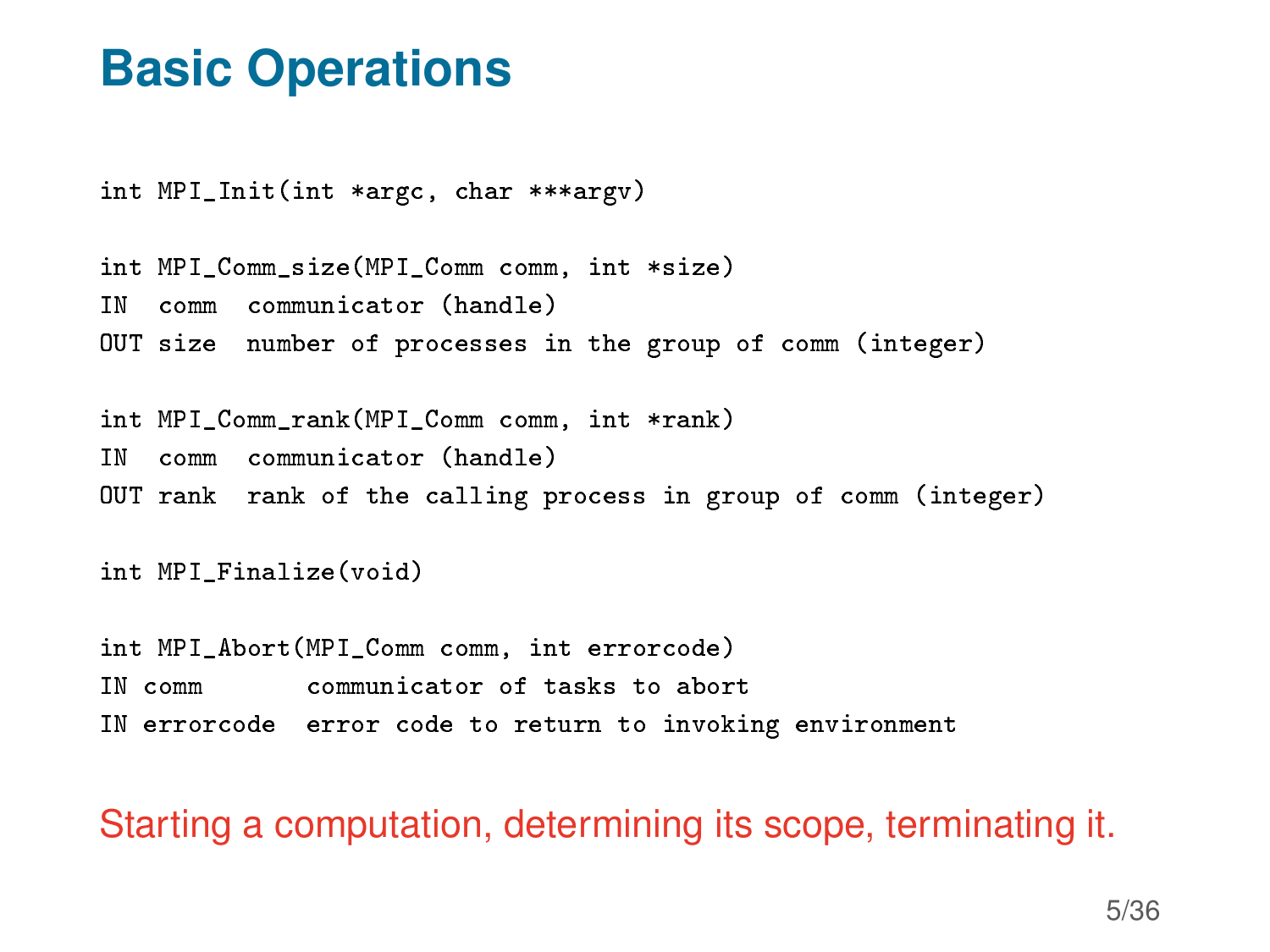## **Blocking Send**

int MPI\_Send(const void\* buf, int count, MPI\_Datatype datatype, int dest, int tag, MPI\_Comm comm)

IN buf initial address of send buffer (choice) IN count number of elements in send buffer (non-negative integer) IN datatype datatype of each send buffer element (handle) IN dest rank of destination (integer) IN tag message tag (integer) IN comm communicator (handle)

Returns when message buffer may be used again; may (but need not) block, if no matching receive statement was issued.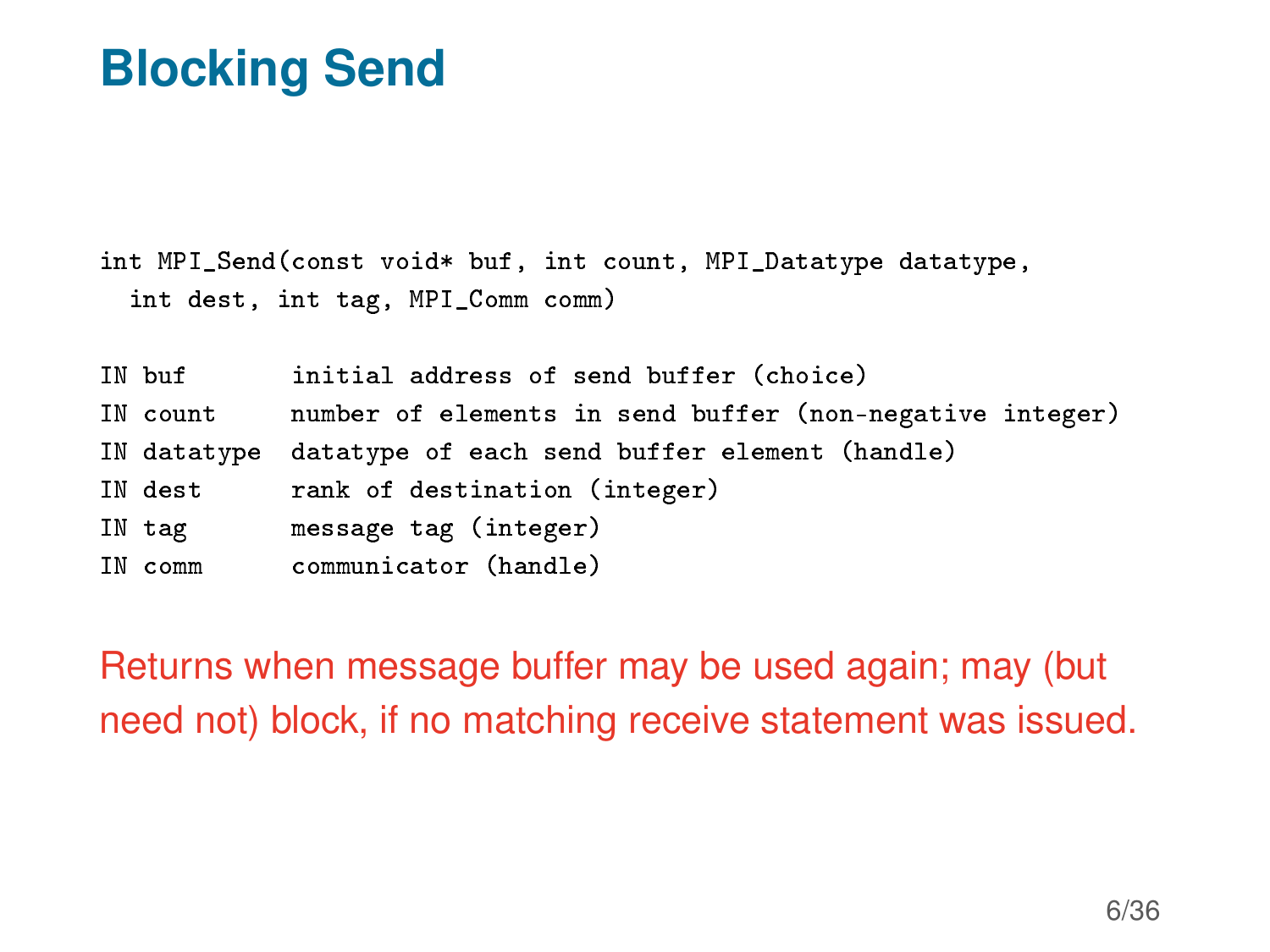## **Blocking Receive**

int MPI\_Recv(void\* buf, int count, MPI\_Datatype datatype, int source, int tag, MPI\_Comm comm, MPI\_Status \*status)

| OUT buf    | initial address of receive buffer (choice)                   |
|------------|--------------------------------------------------------------|
| IN count   | number of elements in receive buffer (non-negative integer)  |
|            | IN datatype datatype of each receive buffer element (handle) |
| IN source  | rank of source or MPI_ANY_SOURCE (integer)                   |
| IN tag     | message tag or MPI_ANY_TAG (integer)                         |
| IN comm    | communicator (handle)                                        |
| OUT status | status object (Status)                                       |

Blocks until a matching message could be received; if more than one message matches, the first one sent is received.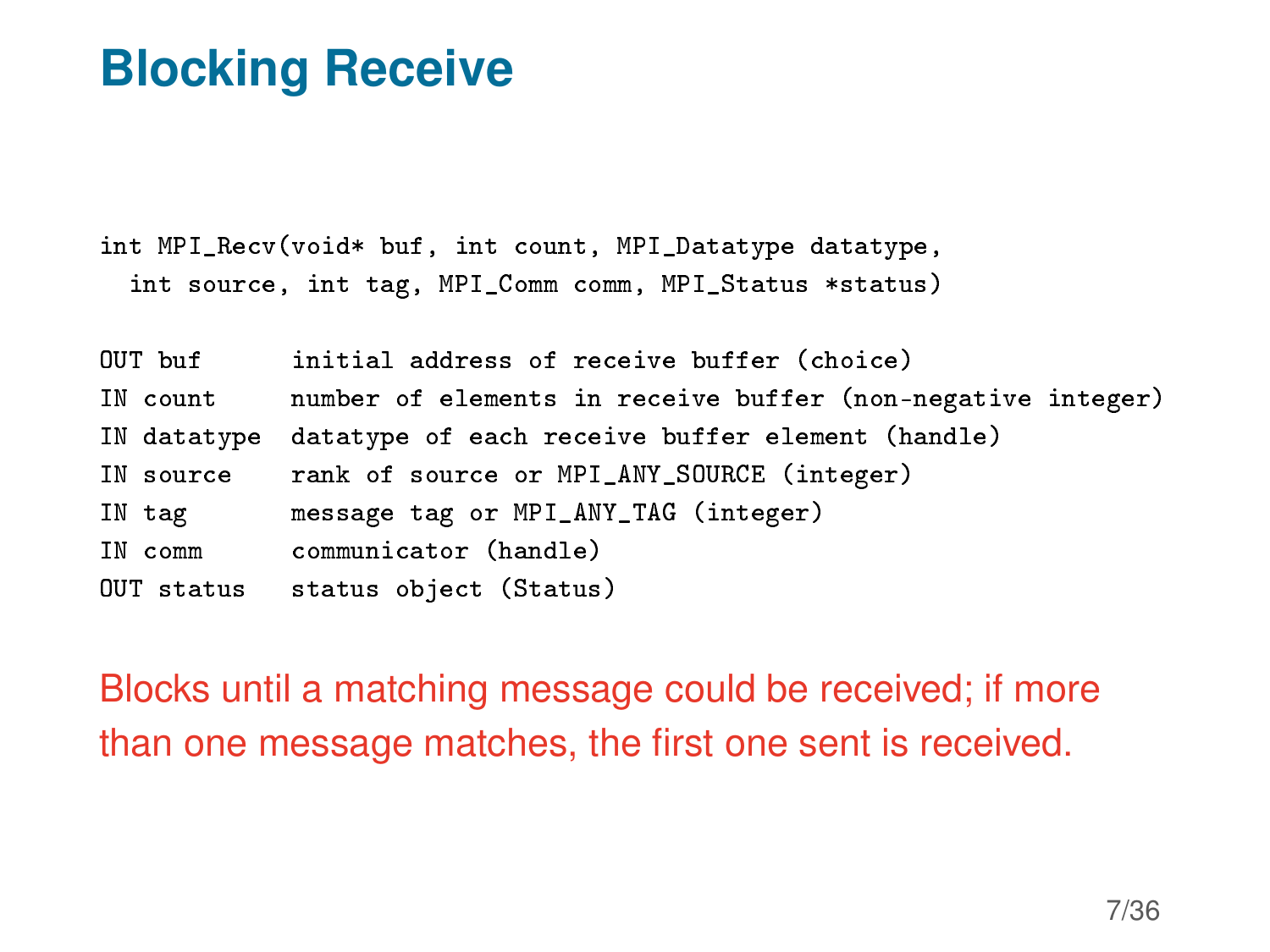## **Example: Computing Pi by Throwing Darts**

}

```
#include <stdio.h>
#include <stdlib.h>
double dboard (int darts);
#define DARTS 50000 /* number of throws */
#define ROUNDS 100 /* number of iterations */
#define MASTER 0 /* task ID of master task */
int main (int argc, char *argv[]) {
 double homepi, pi, avepi, pirecv, pisum;
 int taskid, numtasks, source, mtype, i, n;
 MPI_Status status;
MPI Init(&argc.&argv);
MPI_Comm_size(MPI_COMM_WORLD,&numtasks);
MPI_Comm_rank(MPI_COMM_WORLD,&taskid);
printf ("MPI task %d has started...\n", taskid);
srandom (taskid);
avepi = 0;
for (i = 0; i < ROUNDS; i++) {
   homepi = dboard(DARTS);
  if (taskid != MASTER) {
     mtype = i;
     MPI_Send(&homepi, 1, MPI_DOUBLE,
         MASTER, mtype, MPI_COMM_WORLD);
```
#include <mpi.h>

```
else {
```

```
/* Master receives messages from all workers */
      /* - Message type set to the iteration count */
      /* - Message source set to wildcard DONTCARE: */
      mtype = i;
      pisum = 0;
      for (n = 1; n < numtasks; n+1 {
         MPI_Recv(&pirecv, 1, MPI_DOUBLE,
           MPI_ANY_SOURCE, mtype, MPI_COMM_WORLD,
           &status);
         /* keep running total of pi */
         pisum = pisum + pirecv;
          }
      /* Average value of pi for this iteration */
      pi = (pisum + homepi)/numtasks;
      /* Average value of pi over all iterations */
      avepi = ((\text{avepi} * i) + \text{pi}) / (i + 1);printf(" After %8d throws, pi = %10.8f\n",
               (DARTS * (i + 1)), avepi);
      }
   }
if (taskid == MASTER)
   printf ("\nReal value of PI: 3.1415926535897 \n");
MPI Finalize();
return 0;
```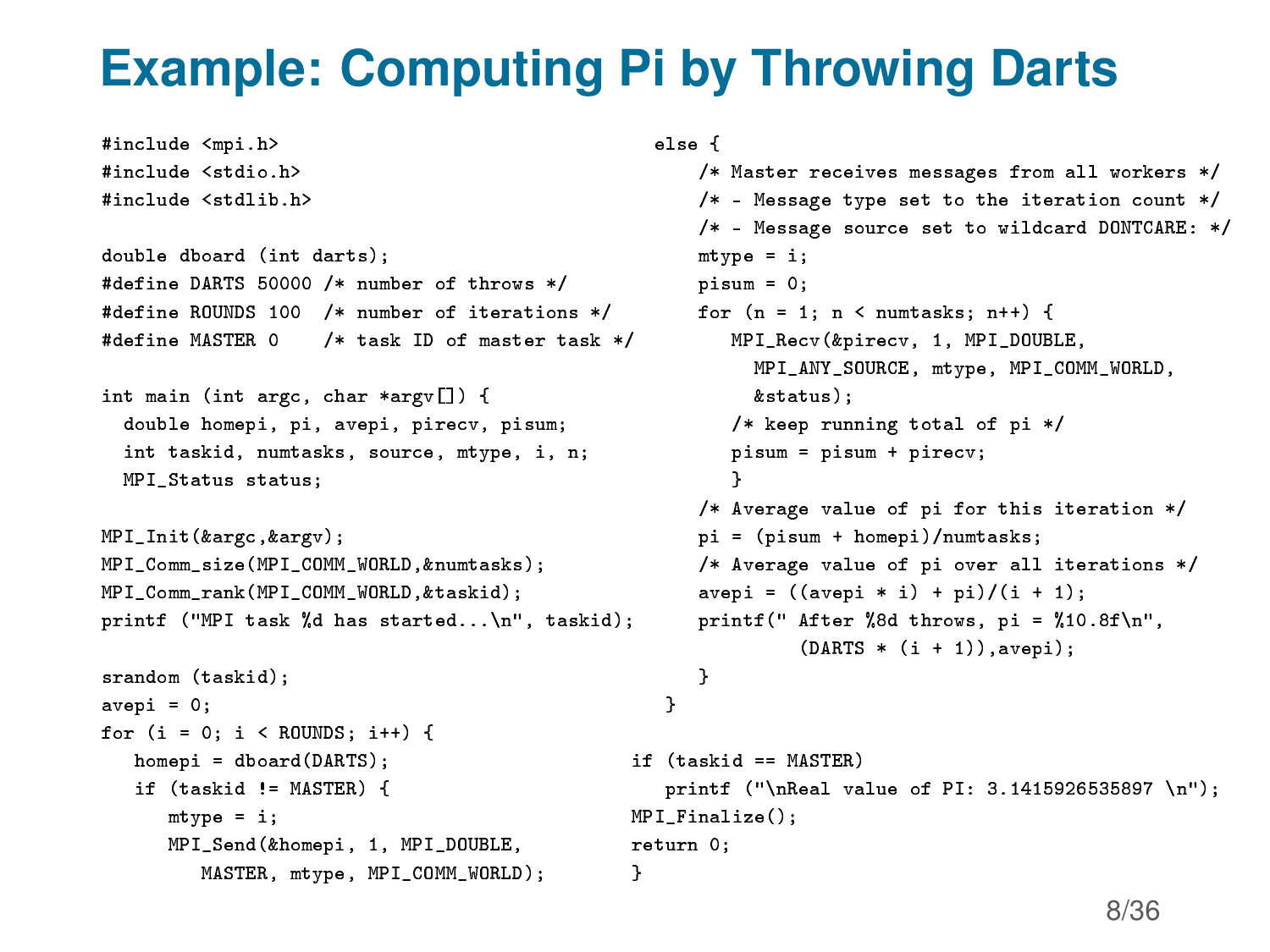# **Example: Computing Pi by Throwing Darts**

```
#define sqr(x) ((x)*(x))double dboard(int darts) {
   /* number of hits */
  int score = 0;
                                                    /* throw darts at board */
                                                    for (int n = 1; n \leq 1 darts; n+1) {
                                                       /* random coordinates in interval [-1,+1] */
                                                       double r = (double) random() / RAND MAX;double x_coord = (2.0 * r) - 1.0;
                                                       r = (double) random() /RAND MAX;
                                                       double y coord = (2.0 * r) - 1.0;
                                                       /* if dart lands in circle, increment score */
                                                       if ((\text{sar}(x \text{ coord}) + \text{sar}(y \text{ coord})) \leq 1.0)score++;
                                                    }
                                                    /* calculate pi = 4*(pi*r^2)/(4*r^2) */
                                                    double pi = 4.0 * (double) score/(double) darts;return(pi);
                                                }
```
From MPI tutorial at https://computing.llnl.gov/tutorials/mpi.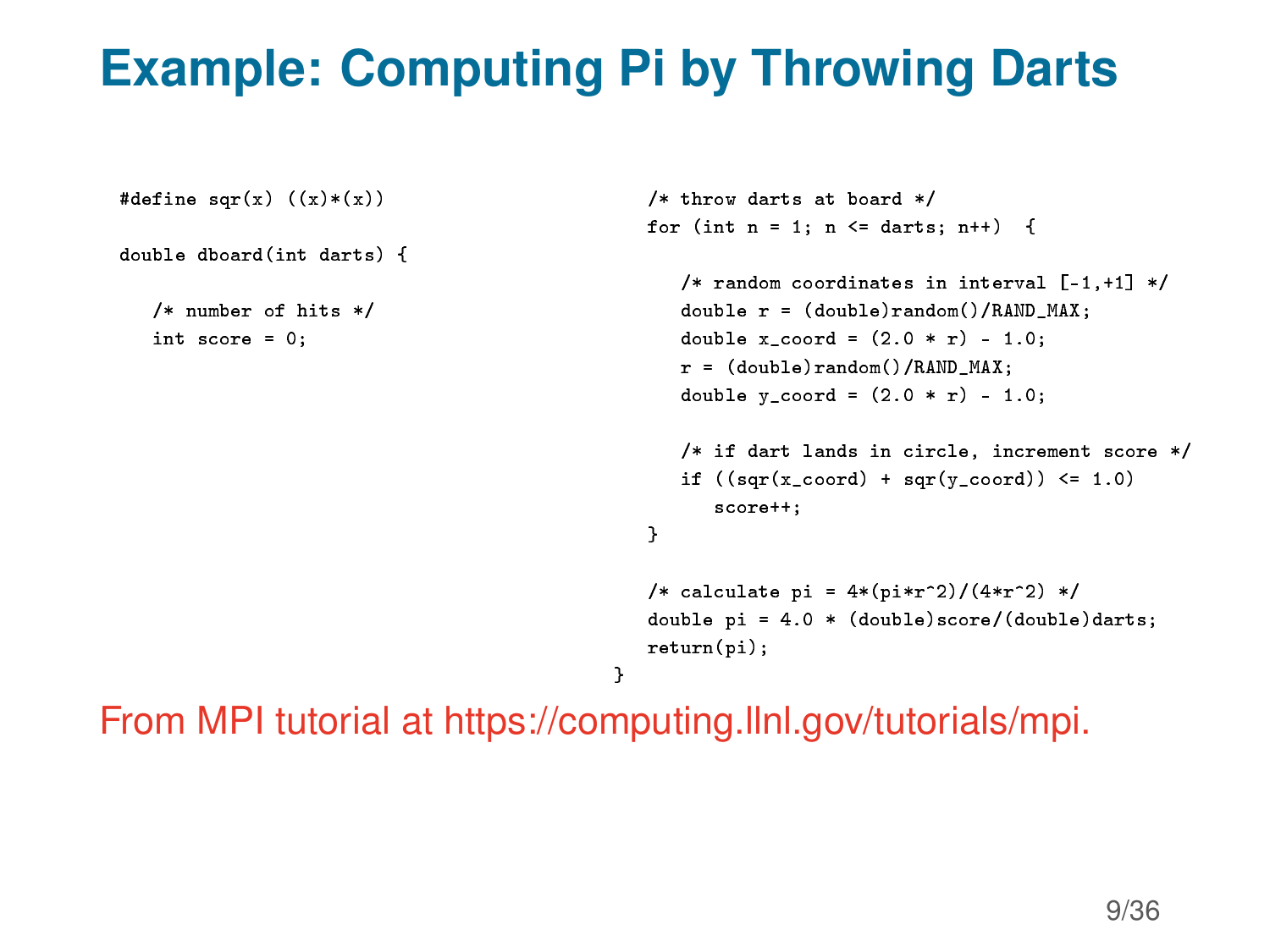## **Datatype Constants**

MPI\_Datatype MPI\_CHAR char MPI\_Datatype MPI\_INT signed int MPI\_Datatype MPI\_LONG signed long int MPI\_Datatype MPI\_FLOAT float MPI\_Datatype MPI\_DOUBLE double MPI\_Datatype MPI\_LONG\_DOUBLE long double ...

Also for all other builtin types.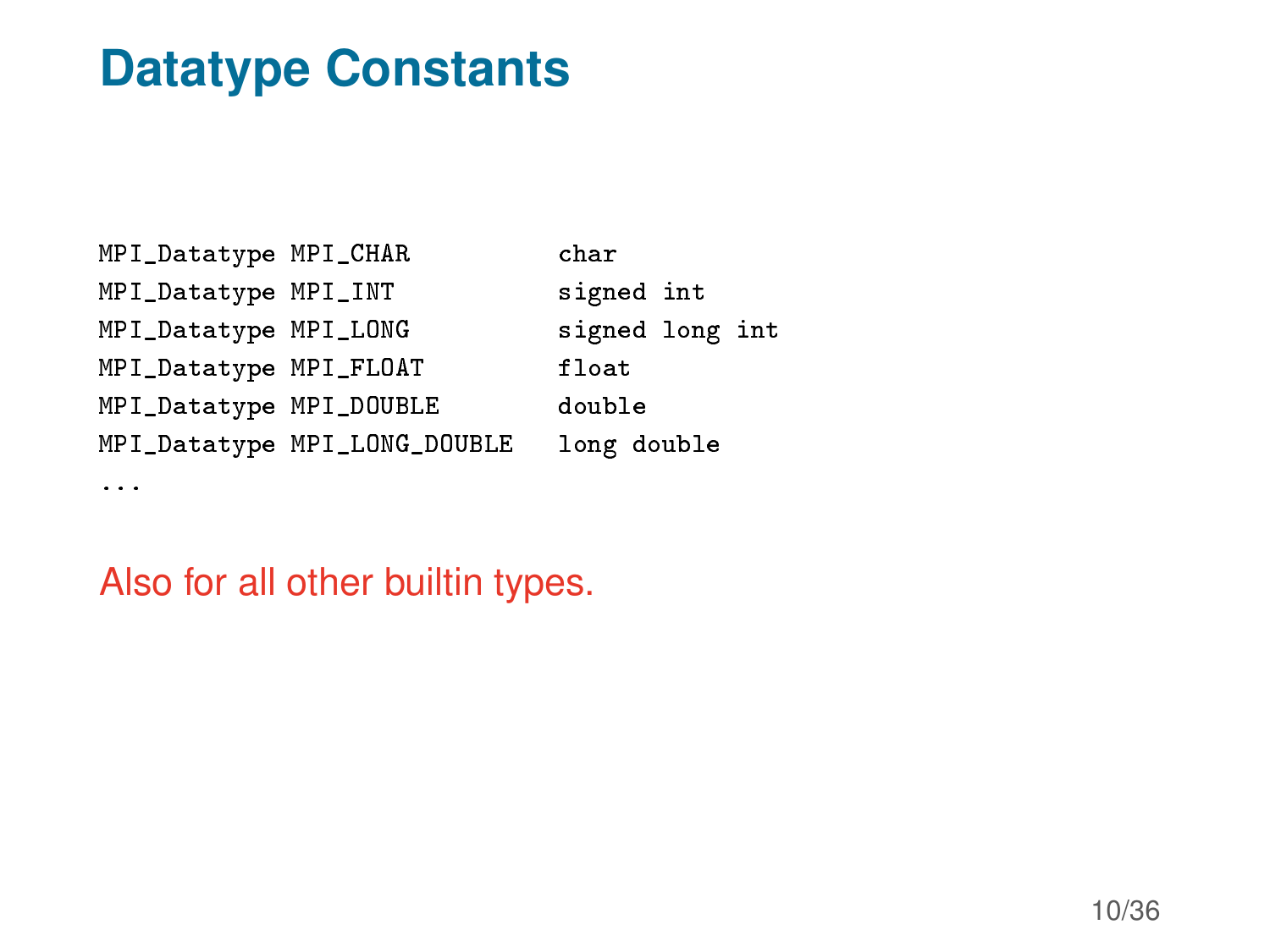#### **Derived Datatypes**

int MPI\_Type\_contiguous(int count, MPI\_Datatype oldtype, MPI\_Datatype \*newtype) IN count replication count (non-negative integer) IN oldtype old datatype (handle) OUT newtype new datatype (handle)

int MPI\_Type\_create\_struct(int count, const int array\_of\_blocklengths[], const MPI Aint array of displacements<sup>[]</sup>. const MPI\_Datatype array\_of\_types[], MPI\_Datatype \*newtype) IN count number of blocks (non-negative integer) IN array\_of\_blocklength number of elements in each block (array of non-negative integer) IN array\_of\_displacements byte displacement of each block (array of integer) IN array\_of\_types type of elements in each block (array of handles to datatype objects) OUT newtype new datatype (handle)

int MPI\_Type\_commit(MPI\_Datatype \*datatype) INOUT datatype datatype that is committed (handle)

Arrays and records; also various other derived types.  $11/36$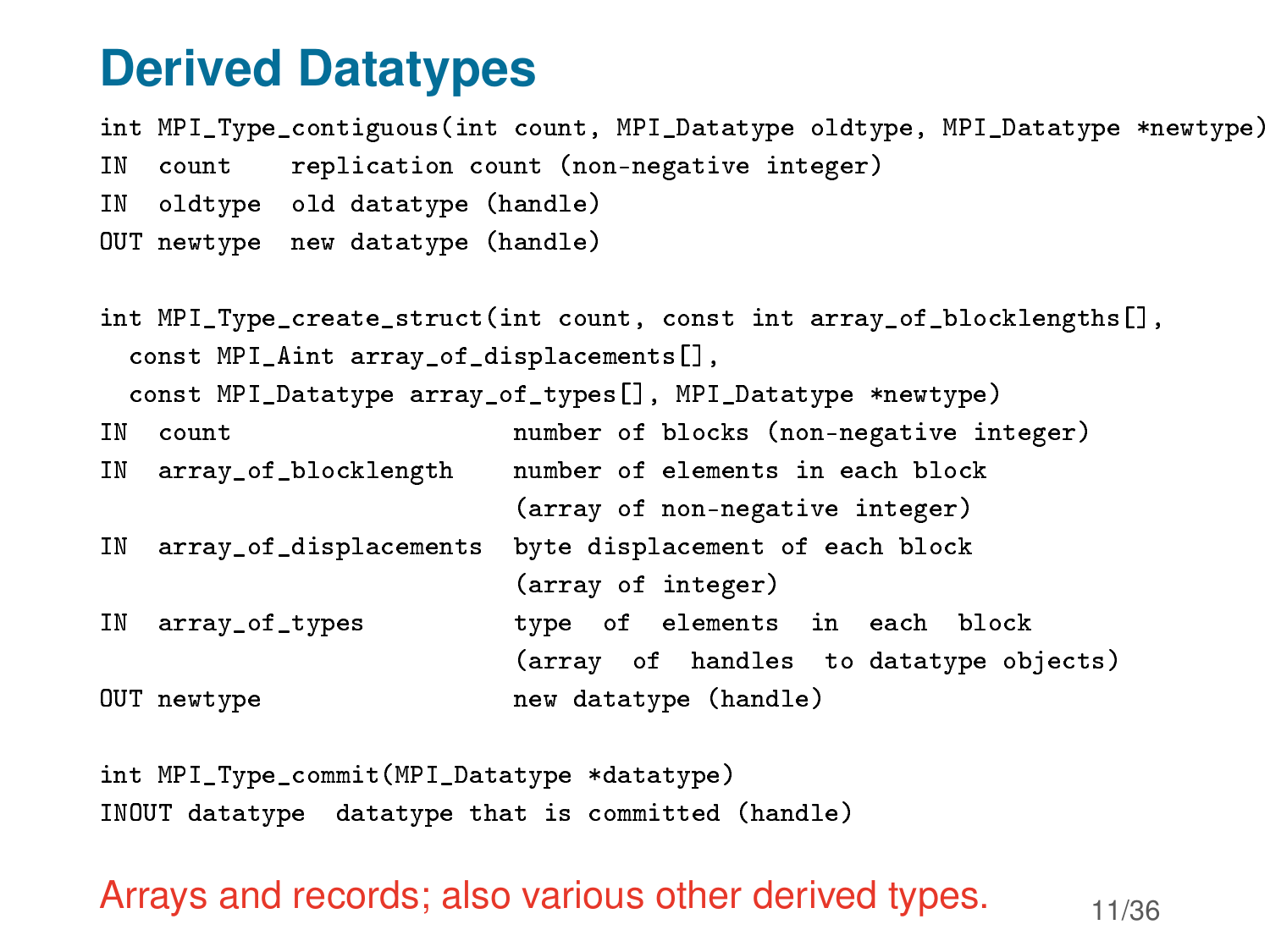### **Example**

```
double array[1024];
```

```
MPI_Datatype array_type;
MPI_Type_contiguous( 1024, MPI_DOUBLE, &array_type );
MPI Type commit ( &array type ):
MPI Send(array, 1, array type, ...);
```

```
struct R { int i ; double d; } record;
```

```
MPI Datatype record type:
int ab[] = { 1, 1 };
MPI Aint ad[] = \{ offsetof(struct R, i), offsetof(struct R, d) \};
MPI_{{\text{}}\_} at [] = \{ MPI_{{\text{}}\_} MPI_DOUBLE };MPI_Type_create_struct( 2, ab, ad, at, &record_type );
MPI Type commit( &record type ):
```

```
MPI_Send(&record, 1, record_type, ...);
```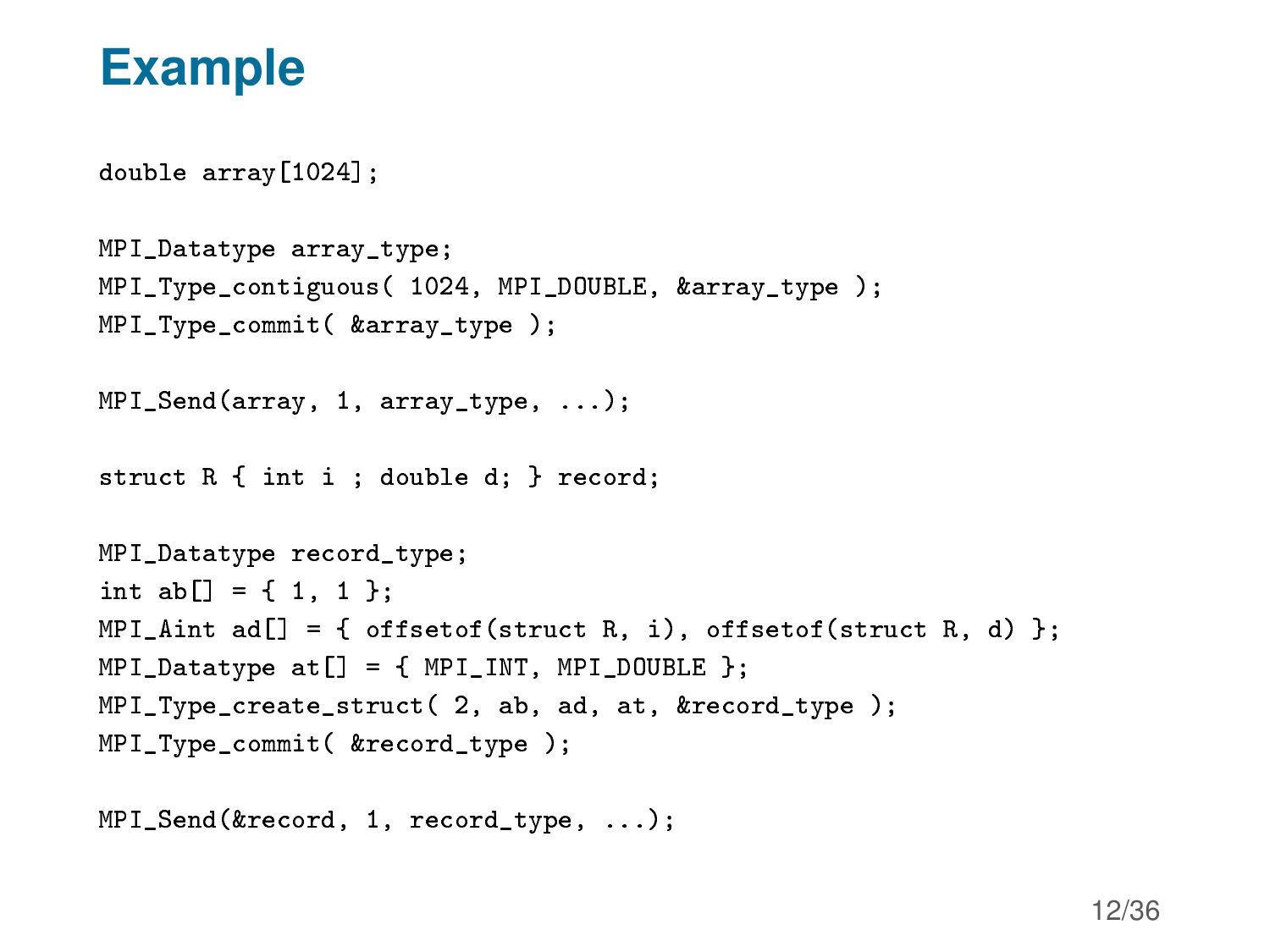## **Blocking Test**

int MPI\_Probe(int source, int tag, MPI\_Comm comm, MPI\_Status \*status)

|  | IN source rank of source or MPI_ANY_SOURCE (integer) |
|--|------------------------------------------------------|
|  | IN tag message tag or MPI_ANY_TAG (integer)          |
|  | IN comm communicator (handle)                        |
|  | OUT status status object (Status)                    |

Blocks until a matching message is available (without yet receiving it).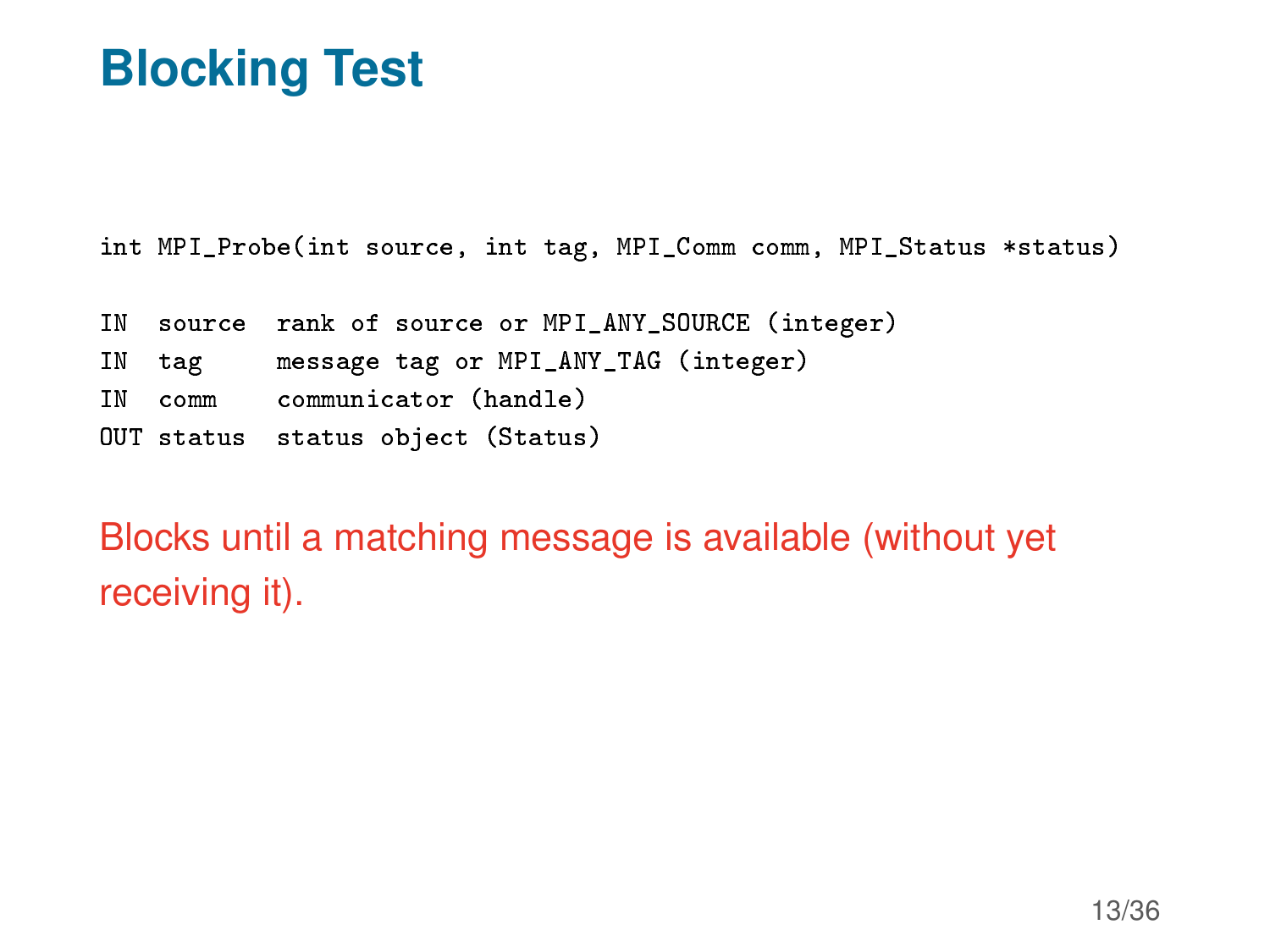## **The Return Status**

```
typedef struct _MPI_Status {
 int MPI_SOURCE:
 int MPI_TAG;
 int MPI_ERROR;
  ...
} MPI_Status;
int MPI Get count (const MPI Status *status,
 MPI Datatype datatype, int *count)
IN status return status of receive operation (Status)
IN datatype datatype of each receive buffer entry (handle)
OUT count number of received entries (integer)
```
Query the sender, tag, and size of a message (to be) received.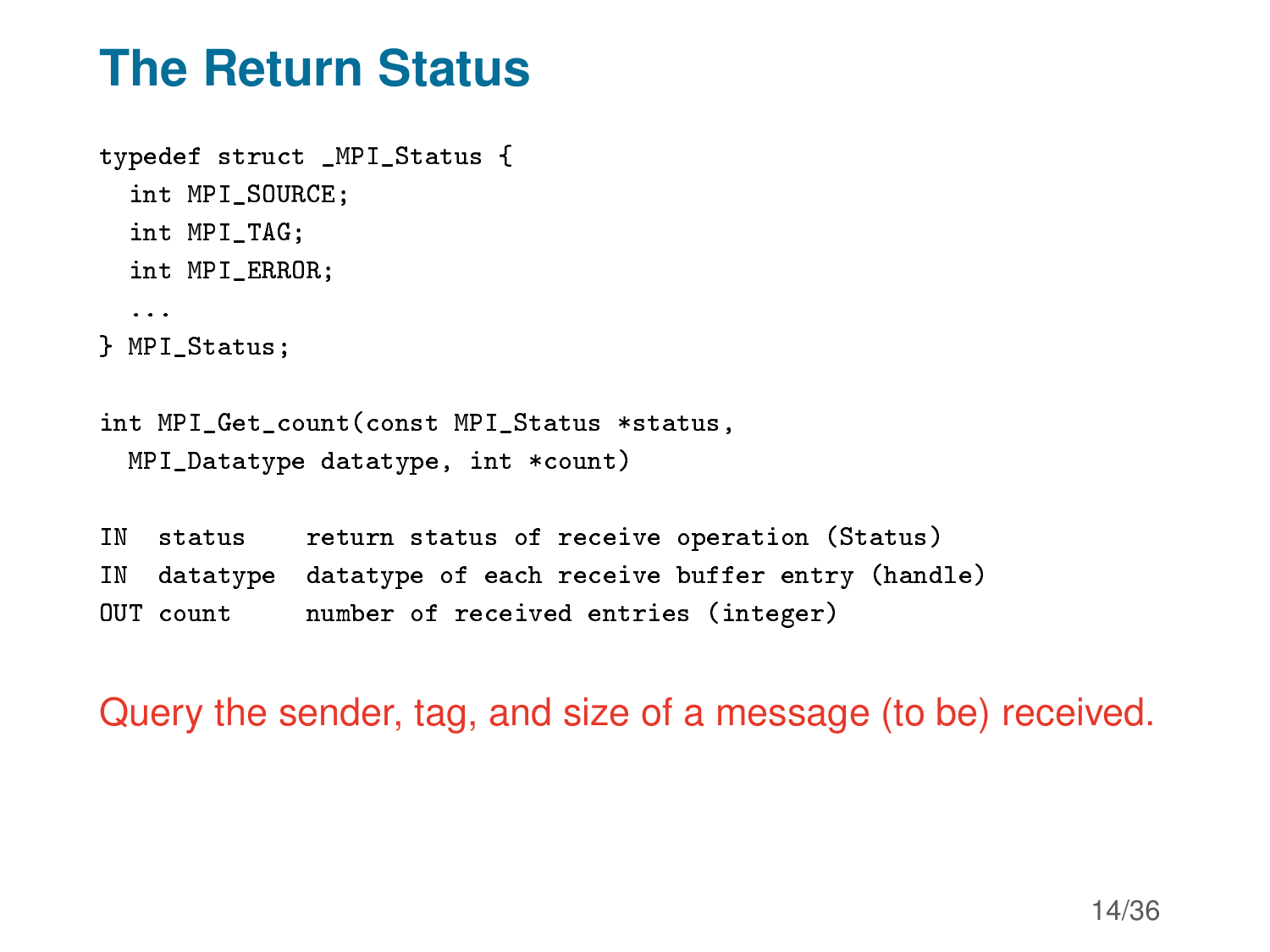## **Receiving with Incomplete Information**

MPI\_Comm comm = ... ; MPI\_Status status = ... ;

MPI\_Probe(MPI\_ANY\_SOURCE, MPI\_ANY\_TAG, comm, &status);

int source = status.MPI\_SOURCE; int tag = status.MPI\_TAG; MPI\_Get\_count(status, MPI\_INT, &count);

 $int*$  buf = malloc(count\*sizeof(int)); MPI\_Recv(buf, count, MPI\_INT, source, tag, comm, &status);

Determine the sender, tag, and size of message received.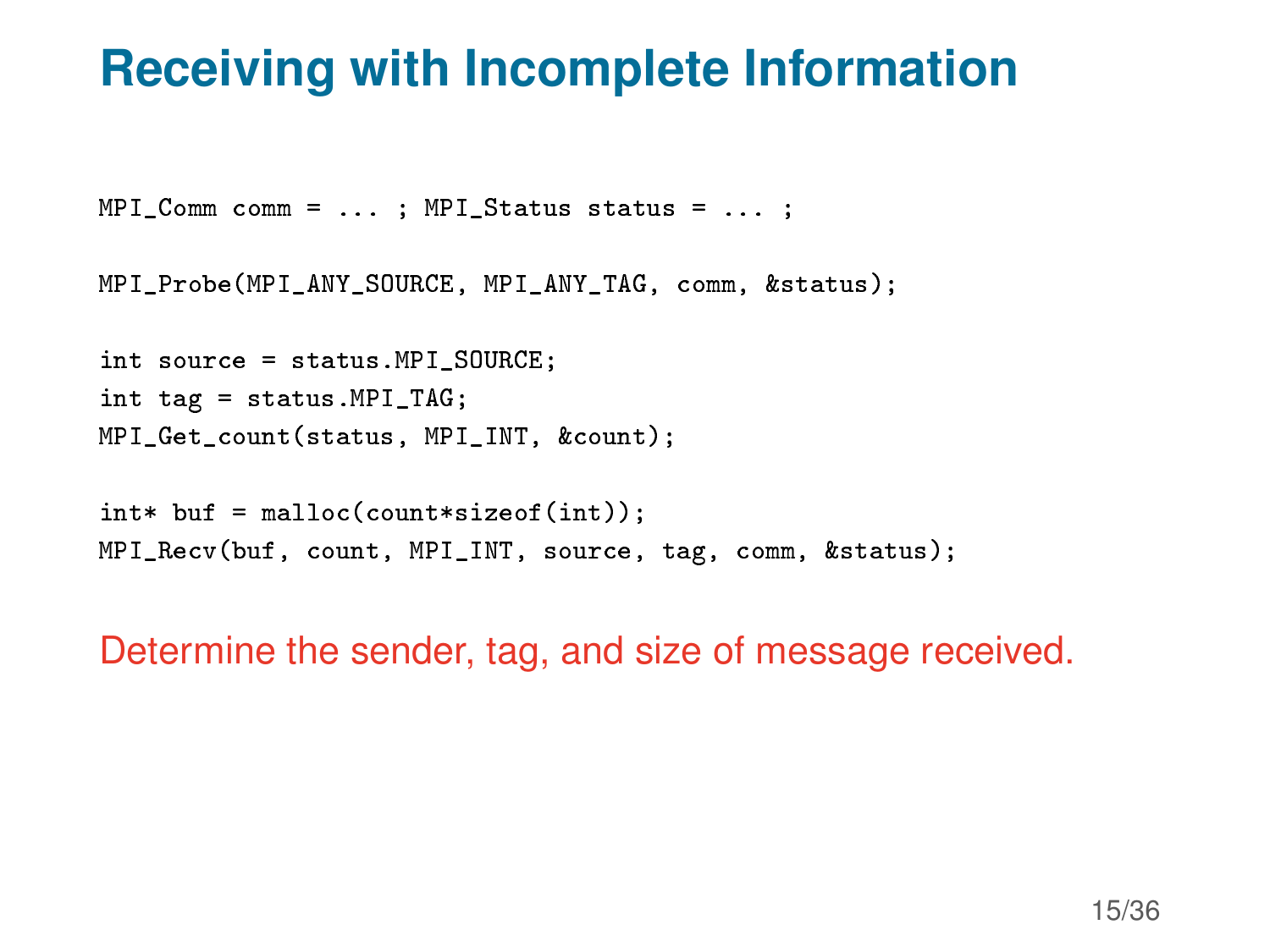## **Controlling Message Buffers**

int MPI\_Buffer\_attach(void\* buffer, int size) IN buffer initial buffer address (choice) IN size buffer size, in bytes (non-negative integer)

```
int MPI_Buffer_detach(void* buffer_addr, int* size)
OUT buffer initial buffer address (choice)
OUT size buffer size, in bytes (non-negative integer)
```
Control buffer to be used for outgoing messages; send operation (typically) only blocks, if buffer is full.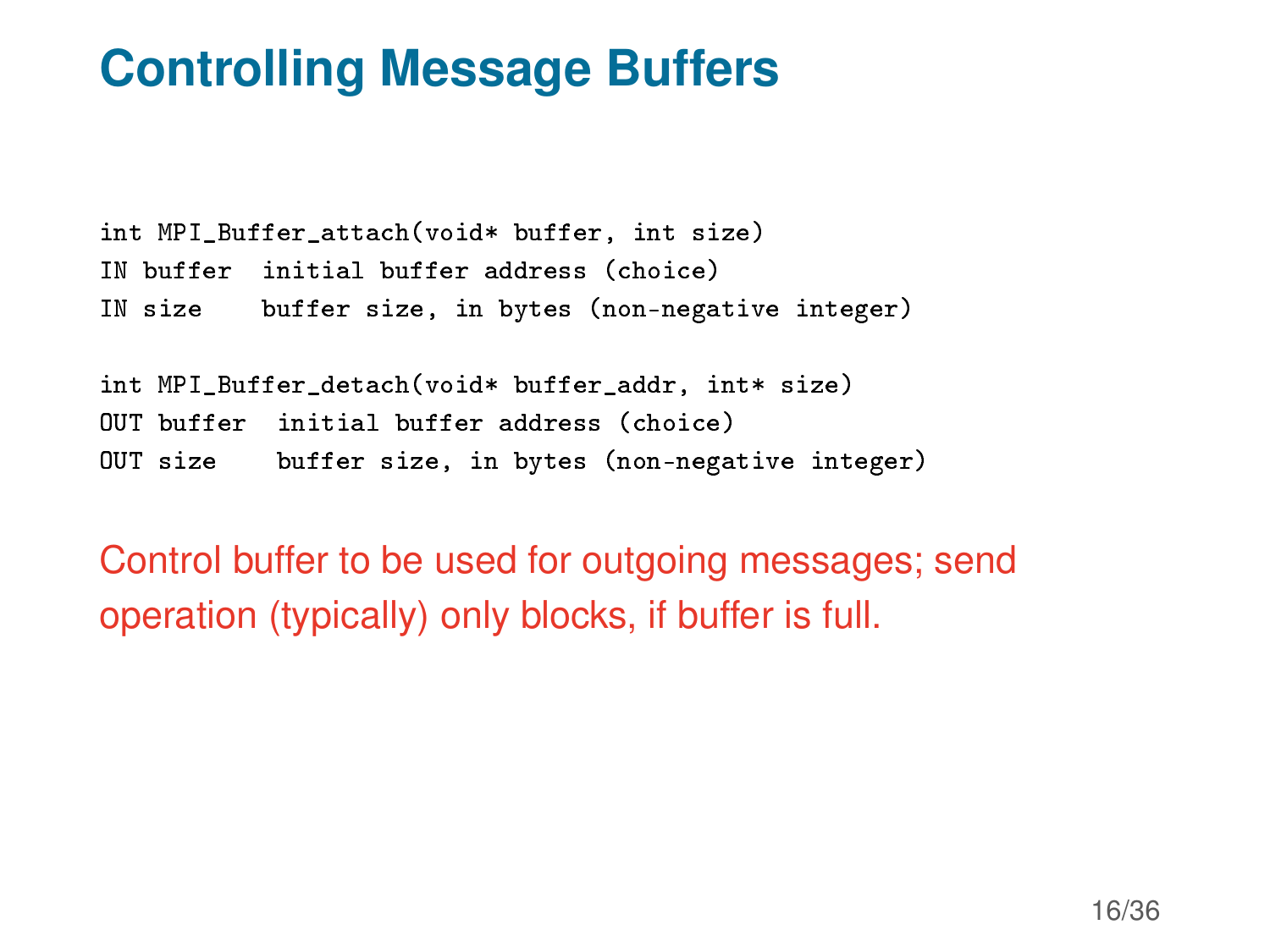# **Collective Communication**



More compact and more efficient programs by the use of collective communication operations.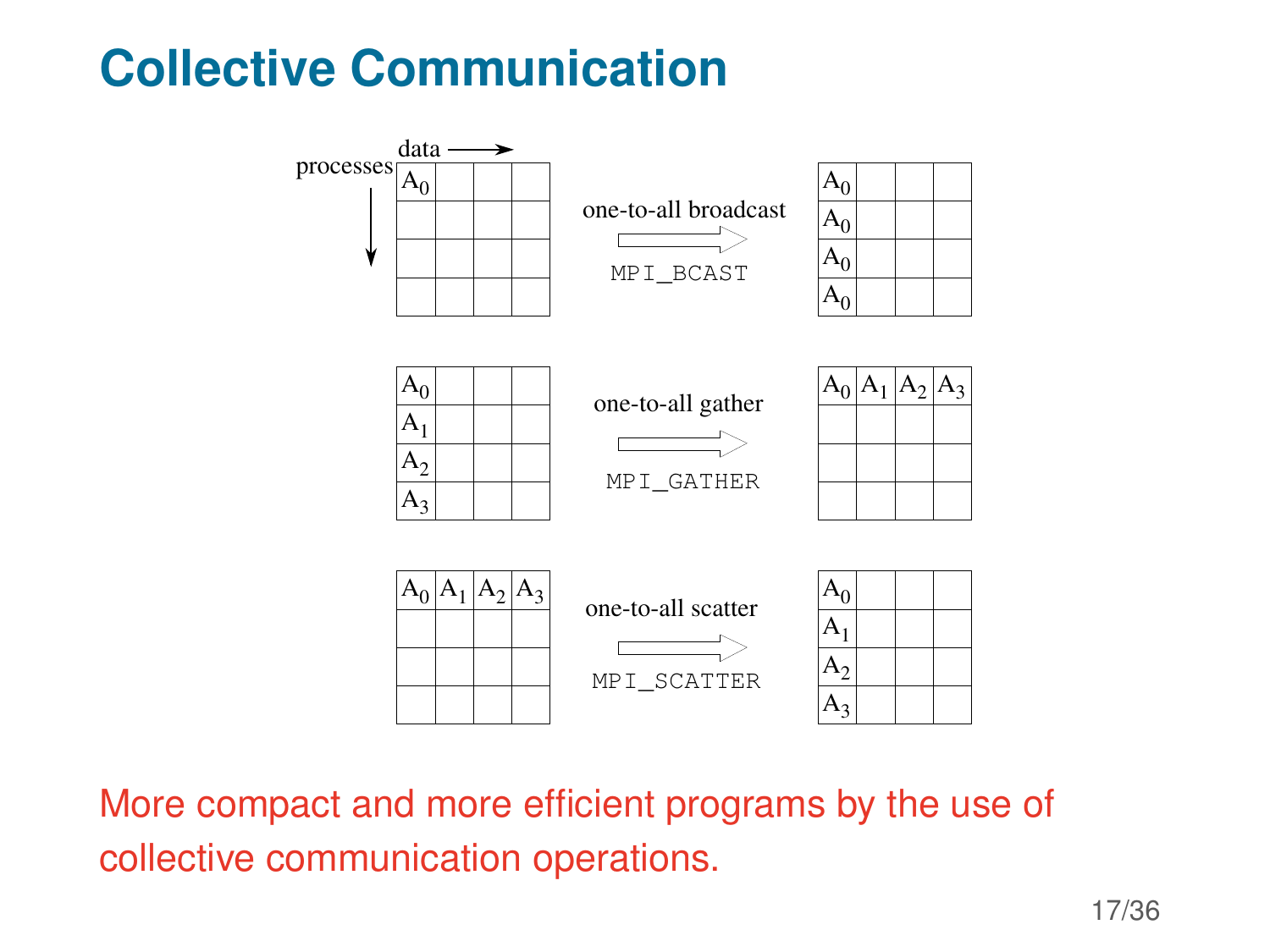#### **Broadcast**

int MPI\_Bcast(void\* buffer, int count, MPI\_Datatype datatype, int root, MPI\_Comm comm)

|    | INOUT buffer | starting address of buffer (choice)                |
|----|--------------|----------------------------------------------------|
| ΙN | count        | number of entries in buffer (non-negative integer) |
| IN |              | datatype data type of buffer (handle)              |
| IN | root         | rank of broadcast root (integer)                   |
| ΙN | comm         | communicator (handle)                              |

Sender (root) and receivers perform the same operation.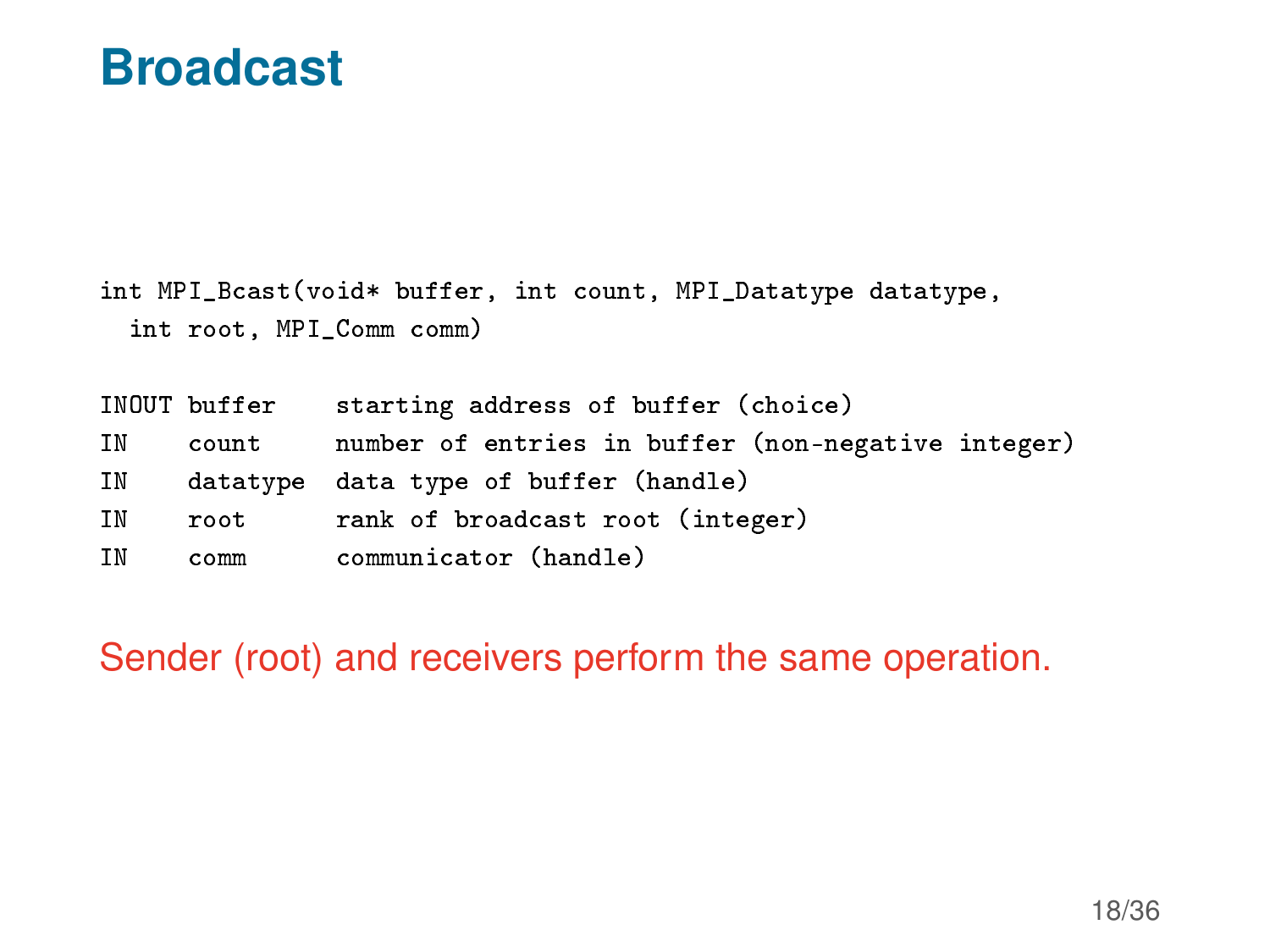### **Gather**

int MPI\_Gather(const void\* sendbuf, int sendcount, MPI\_Datatype sendtype, void\* recvbuf, int recvcount, MPI\_Datatype recvtype, int root, MPI\_Comm comm)

| IN sendbuf  | starting address of send buffer (choice)                                 |
|-------------|--------------------------------------------------------------------------|
|             | IN sendcount number of elements in send buffer (non-negative integer)    |
| IN sendtype | data type of send buffer elements (handle)                               |
|             | OUT recvbuf address of receive buffer (choice, significant only at root) |
|             | IN recvcount number of elements for any single receive                   |
|             | (non-negative integer, significant only at root)                         |
| IN recvtype | data type of recv buffer elements                                        |
|             | (significant only at root) (handle)                                      |
| IN root     | rank of receiving process (integer)                                      |
| IN comm     | communicator (handle)                                                    |

Receiver (root) and senders perform the same operation; also the root is one of the senders.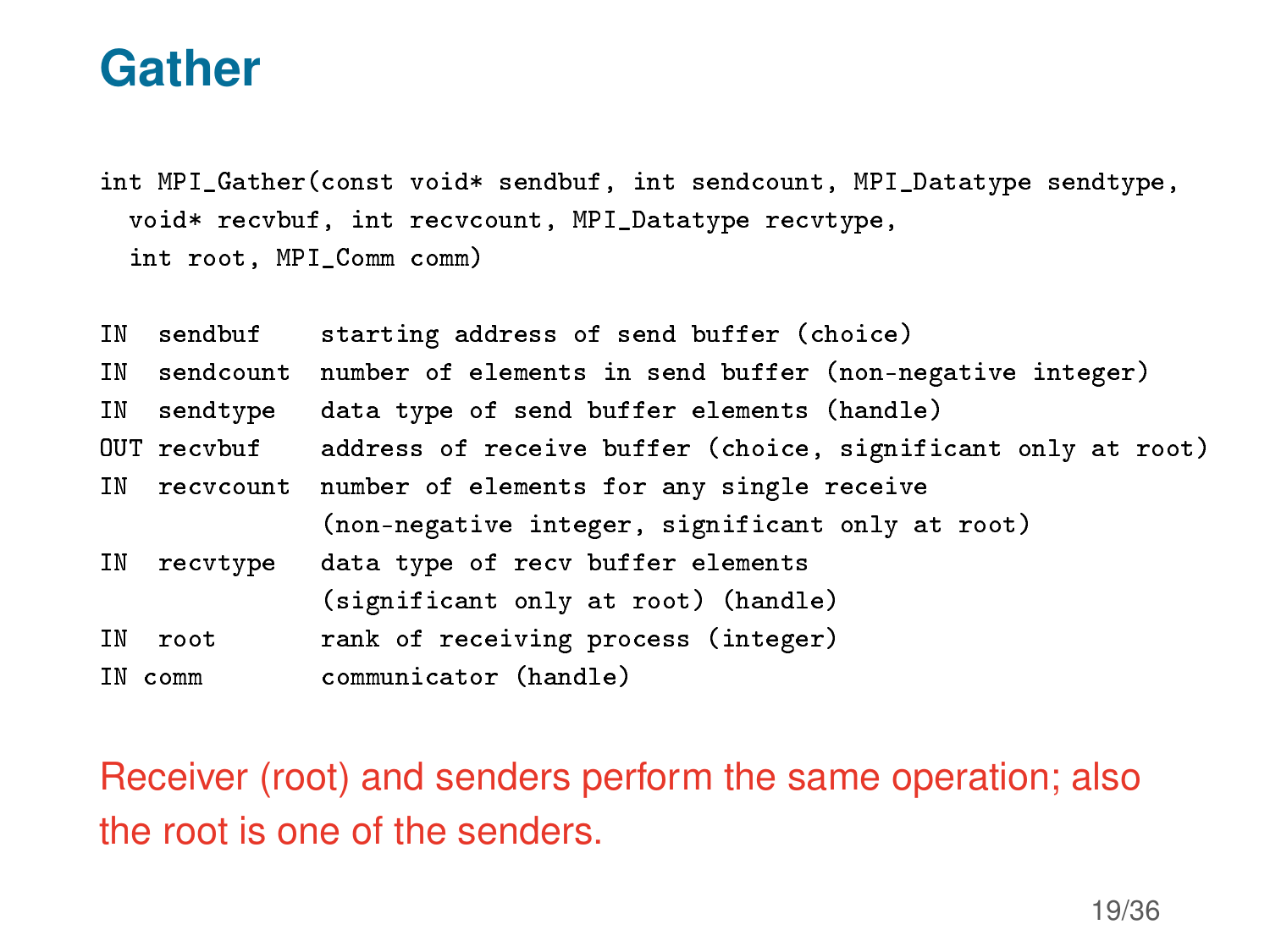## **Gather-to-all**

int MPI\_Allgather(const void\* sendbuf, int sendcount, MPI\_Datatype sendtype, void\* recvbuf, int recvcount, MPI\_Datatype recvtype, MPI\_Comm comm)

| IN sendbuf  | starting address of send buffer (choice)                              |
|-------------|-----------------------------------------------------------------------|
|             | IN sendcount number of elements in send buffer (non-negative integer) |
| IN sendtype | data type of send buffer elements (handle)                            |
|             | OUT recvbuf address of receive buffer (choice)                        |
|             | IN recvcount number of elements received from any process             |
|             | (non-negative integer)                                                |
|             | IN recvtype data type of receive buffer elements (handle)             |
| IN comm     | communicator (handle)                                                 |

#### Every process serves both as a sender and a receiver.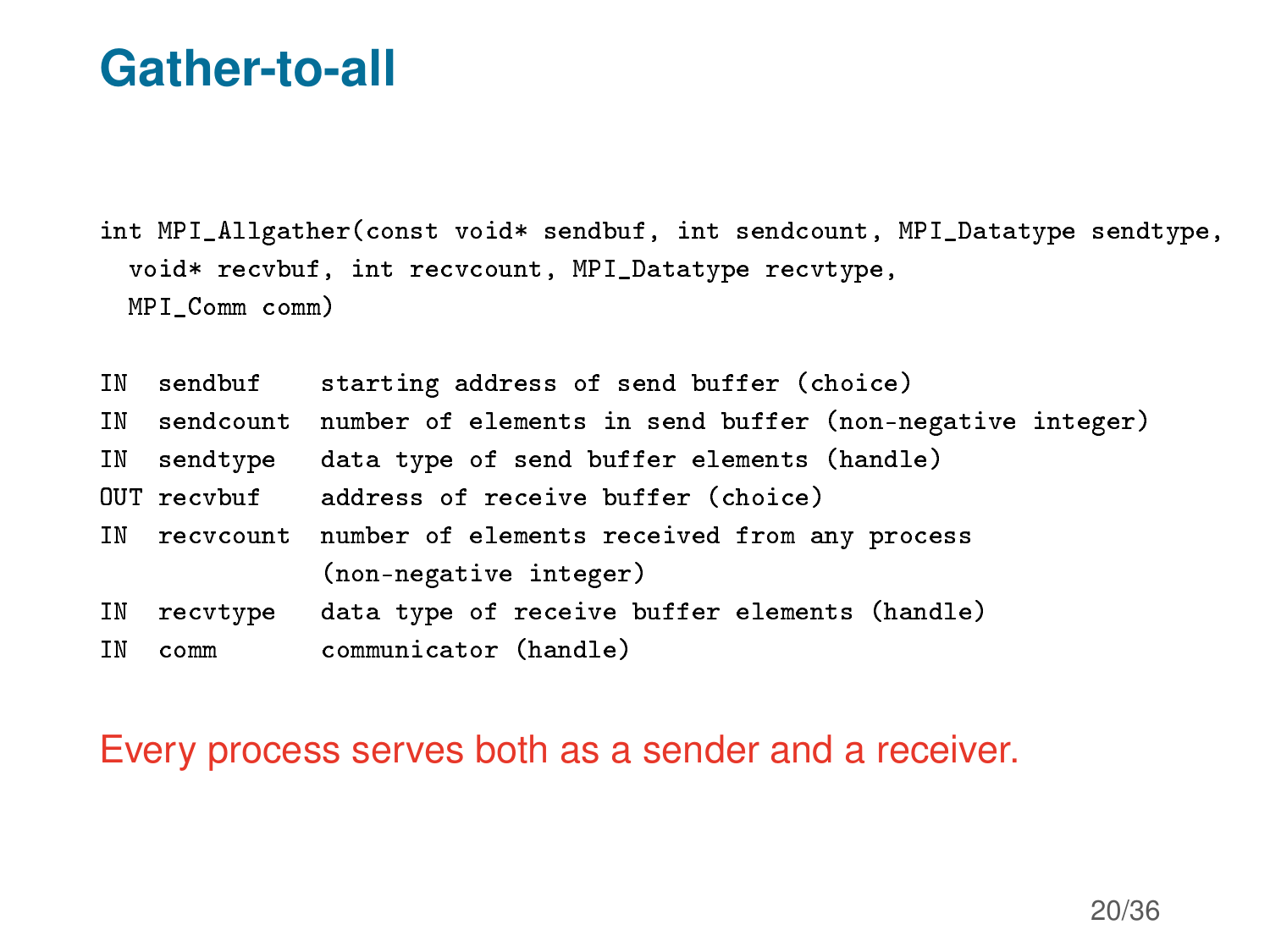#### **Scatter**

int MPI\_Scatter(const void\* sendbuf, int sendcount, MPI\_Datatype sendtype, void\* recvbuf, int recvcount, MPI\_Datatype recvtype, int root, MPI\_Comm comm)

|             | IN sendbuf address of send buffer (choice, significant only at root)     |
|-------------|--------------------------------------------------------------------------|
|             | IN sendcount number of elements sent to each process                     |
|             | (non-negative integer, significant only at root)                         |
| IN sendtype | data type of send buffer elements                                        |
|             | (significant only at root) (handle)                                      |
| OUT recybuf | address of receive buffer (choice)                                       |
|             | IN recvcount number of elements in receive buffer (non-negative integer) |
| IN recvtype | data type of receive buffer elements (handle)                            |
| IN root     | rank of sending process (integer)                                        |
| IN comm     | communicator (handle)                                                    |

Sender (root) and receivers perform the same operation; also the root is one of the receivers.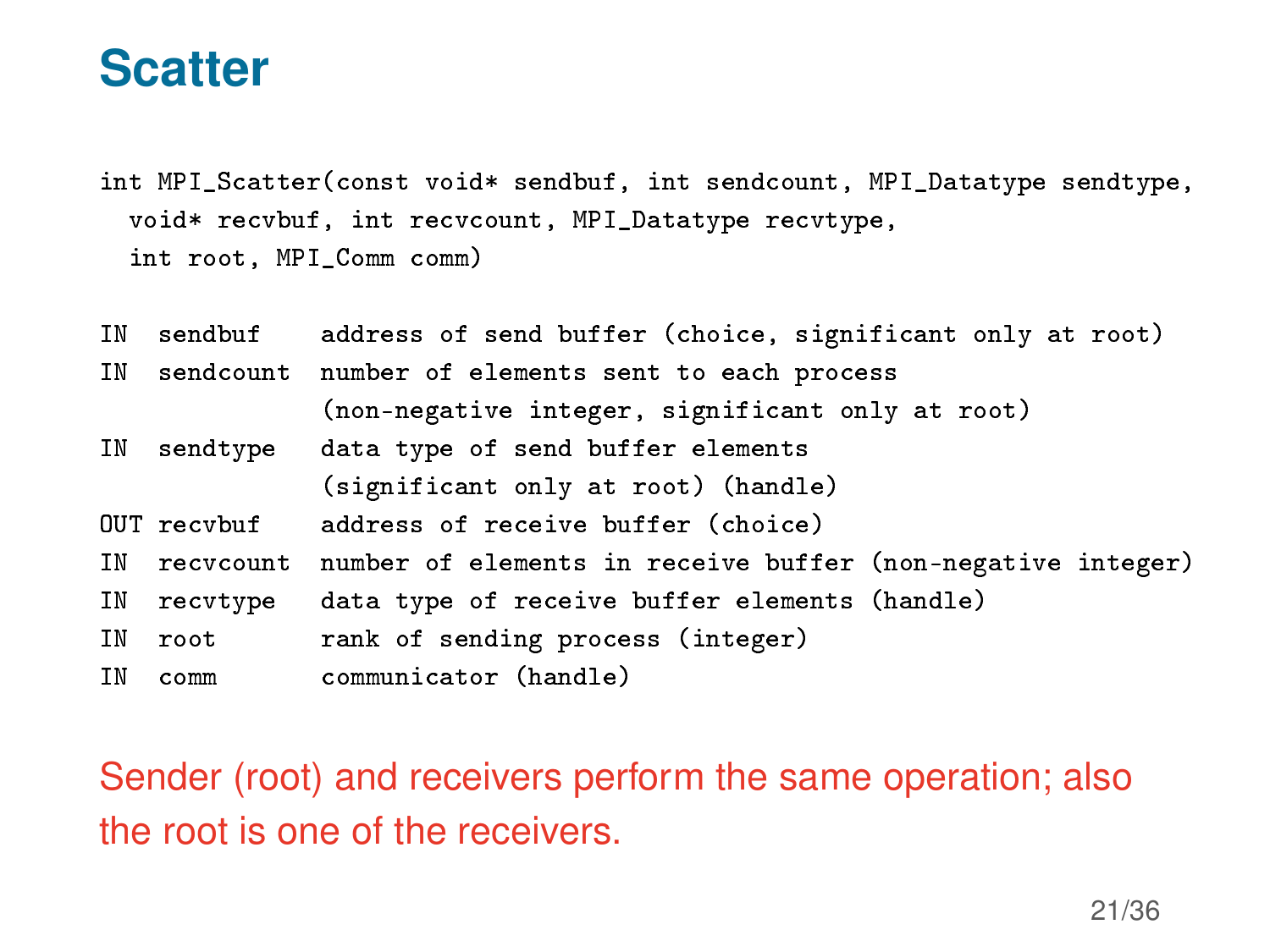## **Example: Matrix Multiplication**

```
int main(int argc, char* argv[]) {
 MPI_Comm comm = MPI_COMM_WORLD;
 int size, rank;
```

```
MPI_Init(&argc, &argv);
MPI_Comm_size(comm, &size);
MPI Comm_rank(comm, &rank);
```

```
int n;
if (rank == 0) {
  if (\text{arg } := 2) MPI_Abort(\text{comm}, -1);
  n = atoi(argv[1]);if (n == 0) MPI Abort(comm, -1);
}
MPI_Bcast(&n, 1, MPI_INT, 0, comm);
```
// row number n of A is extended to size\*n0 int n $0 = n\%$ size == 0 ? n/size : 1+n/size; double \*A; if (rank == 0) { A = malloc(size\*n0\*n\*sizeof(double)); for (int  $i=0$ ;  $i \le n$ ;  $i+1$ ) for (int  $i=0$ ;  $i \leq n$ ;  $i++$ )  $A[i*n+i] = rand()$  %10; } double\* A0 = malloc(n0\*n\*sizeof(double)); MPI\_Scatter(A, n0\*n, MPI\_DOUBLE, A0, n0\*n, MPI\_DOUBLE, 0, comm);

```
double* B = malloc(n*n*sizeof(double));
 if (rank == 0) {
   for (int i=0; i \le n; i+1)
      for (int i=0; i(n; i++)B[i*n+1] = rand() %10;
  }
  MPI_Bcast(B, n*n, MPI_DOUBLE, 0, comm);
  double* C0 = malloc(n0*n*sizeof(double));
  for (int i=0; i<n0; i++) {
   for (int i=0; i \le n; i++) {
      CO[i * n + j] = 0;for (int k=0; k<n; k++)
        CO[i*n+1] += AO[i*n+k]*B[k*n+1];}
  }
  double* C;
  if (rank == 0)C = malloc(size*n0*n*sizeof(double));
 MPI_Gather(CO, n0*n, MPI_DOUBLE,
    C, n0*n, MPI_DOUBLE, 0, comm);
  if (rank == 0) { print(C, n, n); }
 MPI Finalize();
}
```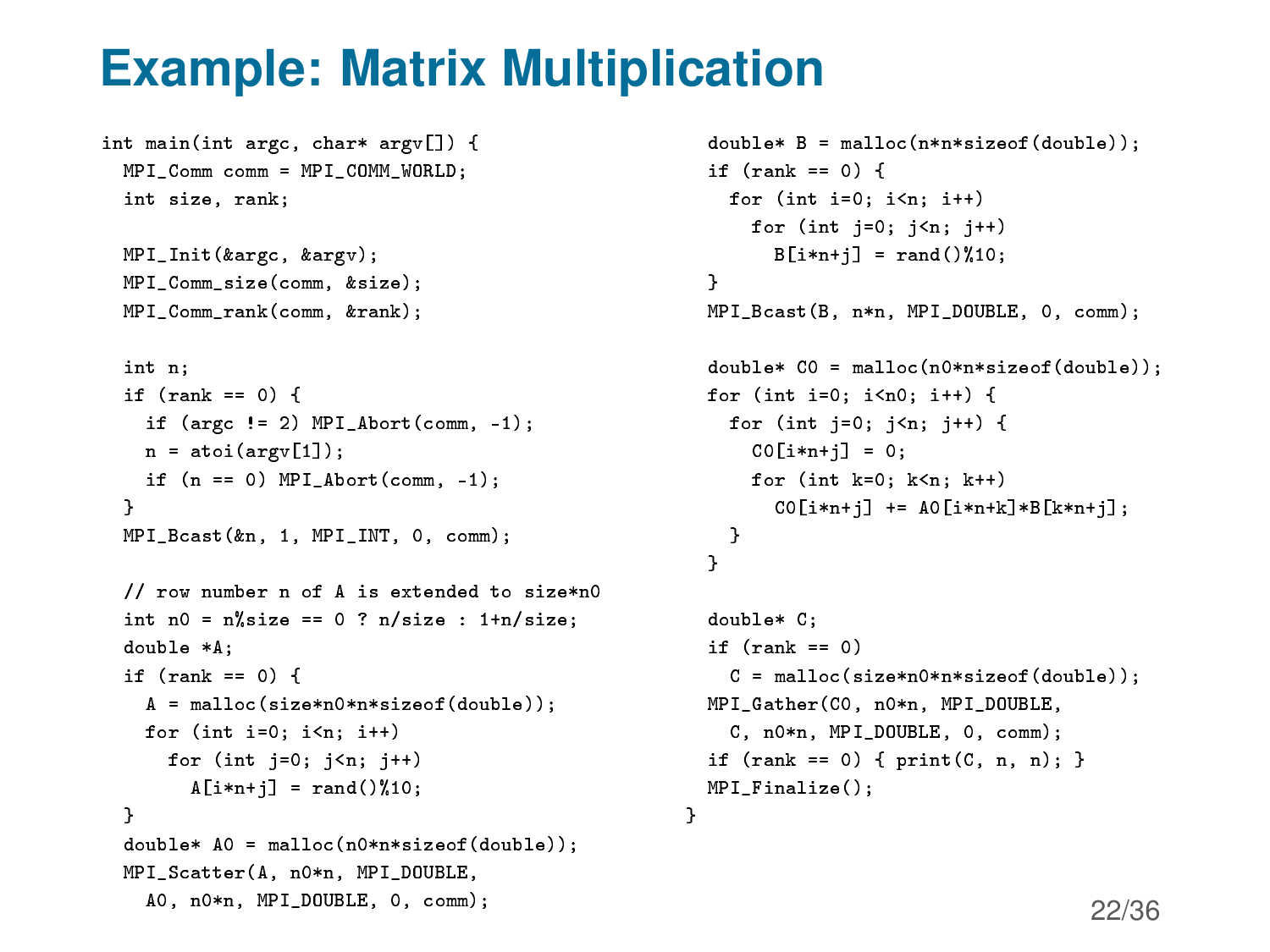# **Reduction Operations**



More compact and more efficient programs by the use of reduction operations.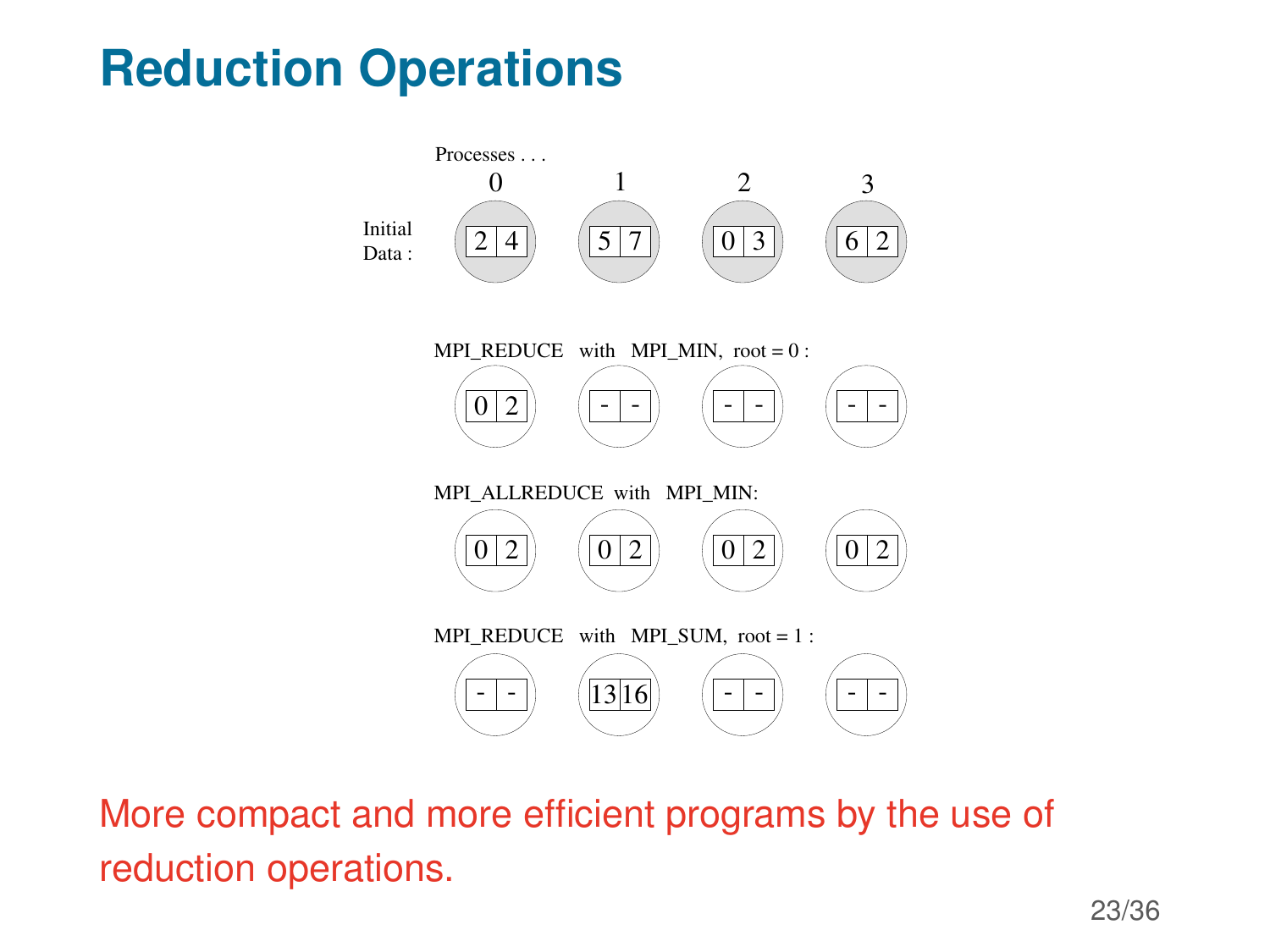#### **Reduce**

int MPI\_Reduce(const void\* sendbuf, void\* recvbuf, int count, MPI\_Datatype datatype, MPI\_Op op, int root, MPI\_Comm comm)

|          | IN sendbuf address of send buffer (choice)                               |
|----------|--------------------------------------------------------------------------|
|          | OUT recvbuf address of receive buffer (choice, significant only at root) |
| IN count | number of elements in send buffer (non-negative integer)                 |
|          | IN datatype data type of elements of send buffer (handle)                |
| IN op    | reduce operation (handle)                                                |
| IN root  | rank of root process (integer)                                           |
| IN comm  | communicator (handle)                                                    |

Receiver (root) and senders perform the same operation; also the root is one of the senders.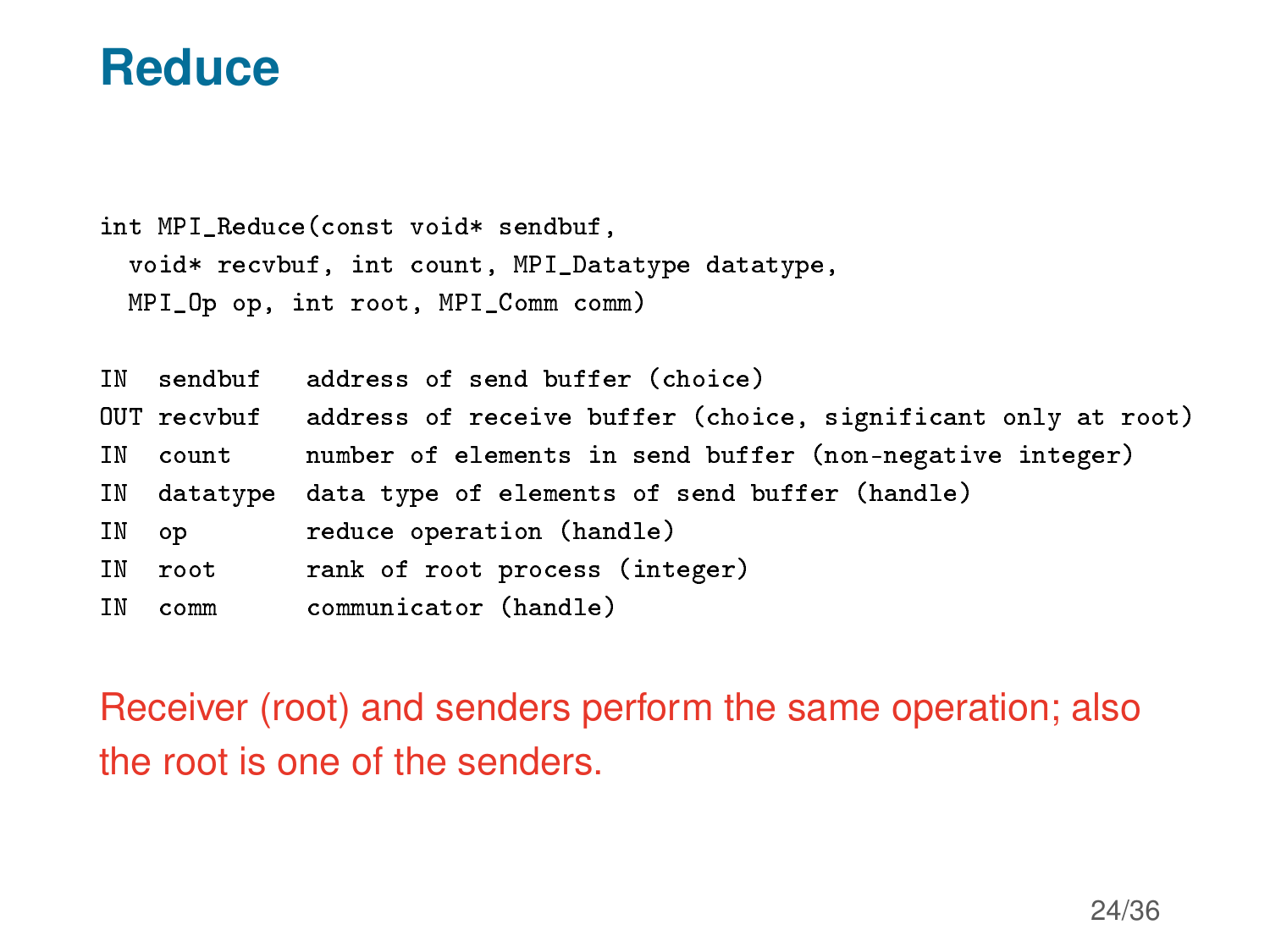## **Predefined Reduction Operations**

| MPI_MAX    | maximum                     |
|------------|-----------------------------|
| MPI_MIN    | minimum                     |
| MPI_SUM    | sum                         |
| MPI_PROD   | product                     |
| MPI_LAND   | logical and                 |
| MPI_BAND   | bit-wise and                |
| MPI_LOR    | logical or                  |
| MPI_BOR    | bit-wise or                 |
| MPI_LXOR   | logical exclusive or (xor)  |
| MPI BXOR   | bit-wise exclusive or (xor) |
| MPI_MAXLOC | max value and location      |
| MPI MINLOC | min value and location      |

Commutative and associative operations; thus the order of reduction does not matter.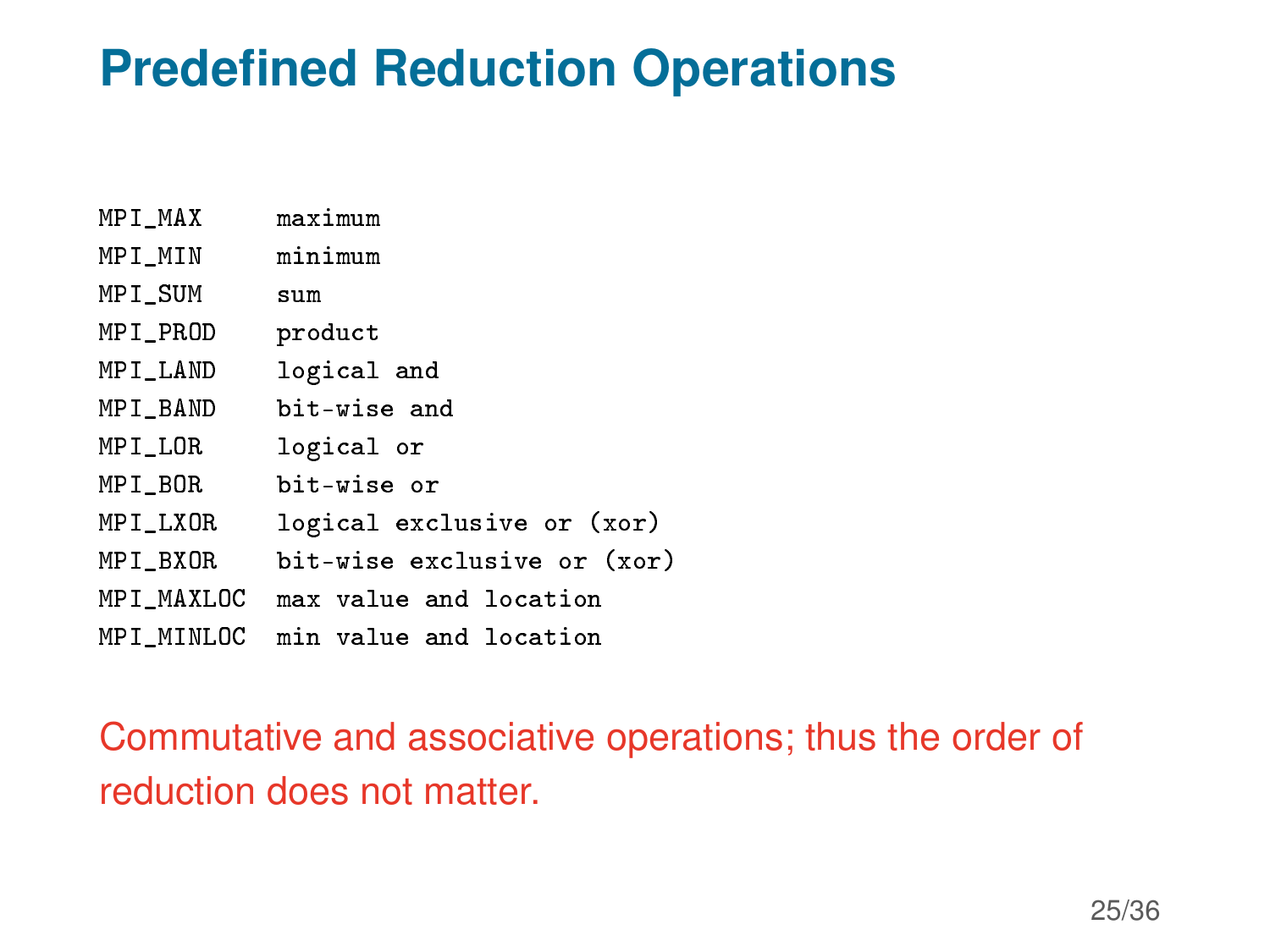## **User-Defined Reduction Operations**

int MPI\_Op\_create(MPI\_User\_function\* user\_fn, int commute, MPI\_Op\* op)

IN user fn user defined function (function) IN commute true if commutative; false otherwise. OUT op operation (handle)

Turn user-defined function to a reduction operation; must be associative but not necessarily commutative.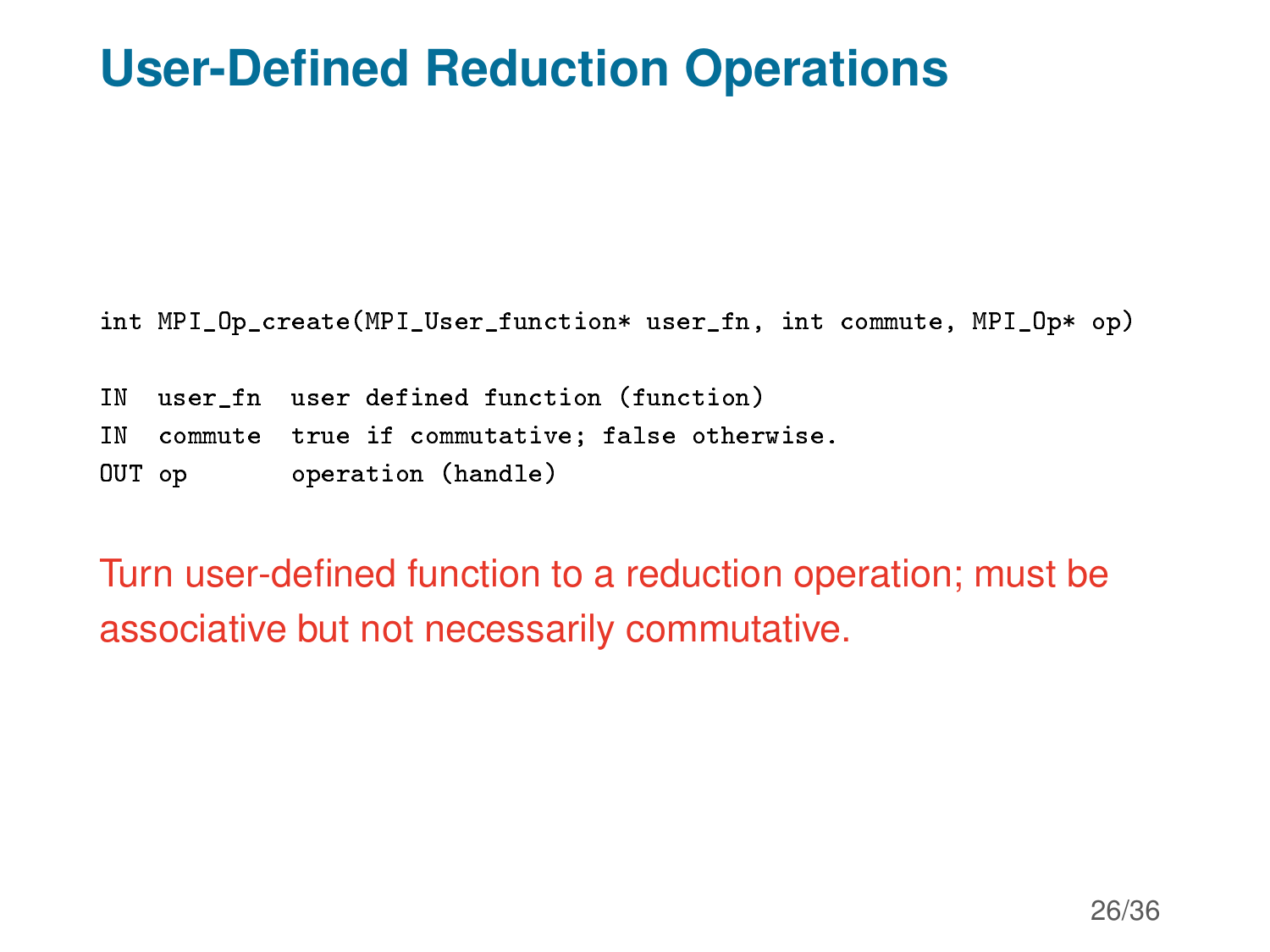## **Example: Computing Pi by Throwing Darts**

```
#include "mpi.h"
#include <stdio.h>
#include <stdlib.h>
double dboard (int darts);
#define DARTS 50000 /* number of throws */
#define ROUNDS 100 /* number of iterations */
#define MASTER 0 /* task ID of master task */
int main (int argc, char *argv[])
{
 double homepi, pisum, pi, avepi;
 int taskid, numtasks, i;
 MPI_Status status;
MPI_Init(&argc,&argv);
MPI_Comm_size(MPI_COMM_WORLD,&numtasks);
MPI_Comm_rank(MPI_COMM_WORLD,&taskid);
printf ("MPI task %d has started...\n", taskid);
/* Set seed for random number generator */
srandom (taskid);
                                                     avepi = 0;
                                                    for (i = 0; i < ROUNDS; i++) {
                                                        /* All tasks calculate pi */
                                                        homepi = dboard(DARTS);
                                                        /* sum values of homepi across all tasks */
                                                        MPI_Reduce(&homepi, &pisum, 1, MPI_DOUBLE,
                                                          MPI_SUM, MASTER, MPI_COMM_WORLD);
                                                        if (taskid == MASTER) {
                                                           pi = pisum/numtasks;
                                                           avepi = ((avepi * i) + pi)/(i + 1);
                                                           printf(" After %8d throws, pi = %10.8f\n",
                                                                   (DARTS * (i + 1)), avepi);
                                                        }
                                                     }
                                                    if (taskid == MASTER)
                                                        printf ("\nReal PI: 3.1415926535897 \n");
                                                    MPI_Finalize();
                                                    return 0;
                                                     }
```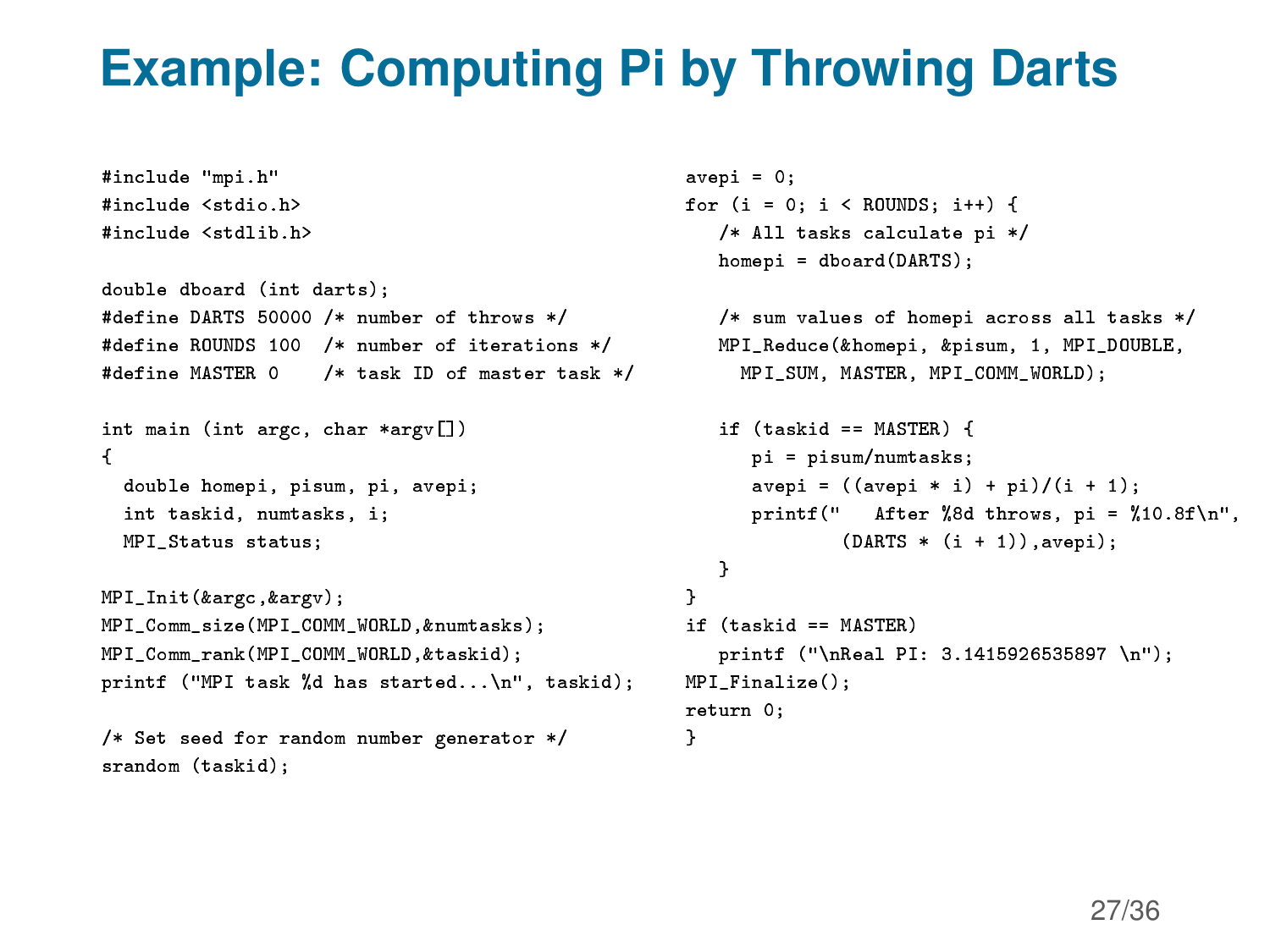#### **All-Reduce**

int MPI\_Allreduce(const void\* sendbuf, void\* recvbuf, int count, MPI\_Datatype datatype, MPI\_Op op, MPI\_Comm comm) IN sendbuf address of send buffer (choice) OUT recvbuf address of receive buffer (choice) IN count number of elements in send buffer (non-negative integer) IN datatype data type of elements of send buffer (handle) IN op reduce operation (handle) IN comm communicator (handle)

Every process serves both as a sender and a receiver.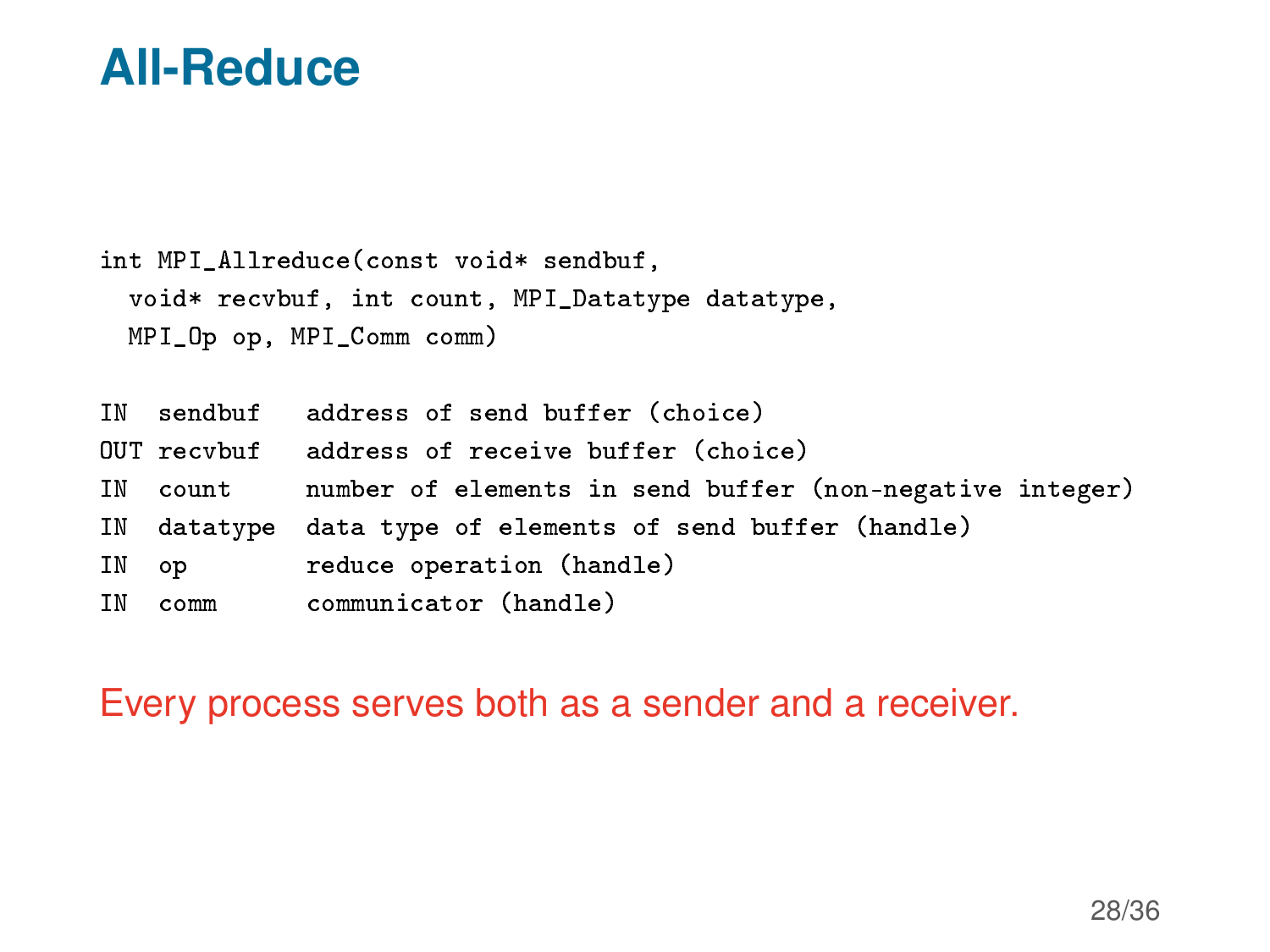## **Example: Finite Difference Problem**

int main(int argc, char \*argv[]) { ... MPI\_Init(&argc, &argv); MPI\_Comm\_size(MPI\_WORLD, &np); MPI\_Comm\_rank(MPI\_WORLD, &me); // read work size and work at process 0 int size; float\* work;

```
if (me == 0) {
  size = read_work_size();
  work = malloc(size*sizeof(float));
  read_array(work, size);
}
```

```
// distribute work size to every process
MPI_Bcast(&size, 1, MPI_INT, 0, MPI_WORLD);
```

```
// allocate space for local work in every process
if (size%np != 0) MPI_Abort(MPI_WORLD, -1);
int lsize = size/np;
float* lwork = malloc((lsize+2)*sizeof(float));
```

```
// distribute work to all processes
MPI_Scatter(work, lsize, MPI_FLOAT,
  lwork+1, lsize, MPI_FLOAT, 0, MPI_WORLD);
```

```
// determine neighbors in ring
int lnbr = (me+no-1) lnp;
int rnbr = (me+1) np;
```
// iterate until convergence float globalerr = 99999.0; while  $(g\text{lobaler } r > 0.1)$  { // exchange boundary values with neighbors MPI\_Send(lwork+1, 1, MPI\_FLOAT, lnbr, 10, MPI\_WORLD); MPI\_Recv(lwork+lsize+1, 1, MPI\_FLOAT, rnbr, 10, MPI\_WORLD, &status); MPI\_Send(lwork+lsize, 1, MPI\_FLOAT, rnbr, 20, MPI\_WORLD); MPI\_Recv(lwork, 1, MPI\_FLOAT, lnbr, 20, MPI\_WORLD, &status);

// perform local work compute(lwork, lsize);

}

```
// determine maximum error among all processes
 float localerr = error(lwork, lsize);
 MPI_Allreduce(&localerr, &globalerr,
    1, MPI_FLOAT, MPI_MAX, MPI_WORLD);
}
```

```
// collect results at process 0
MPI_Gather(local+1, lsize, MPI_FLOAT,
  work, lsize, MPI_Float, 0, MPI_WORLD);
if (me == 0) { write_array(work, size); }
MPI_Finalize();
```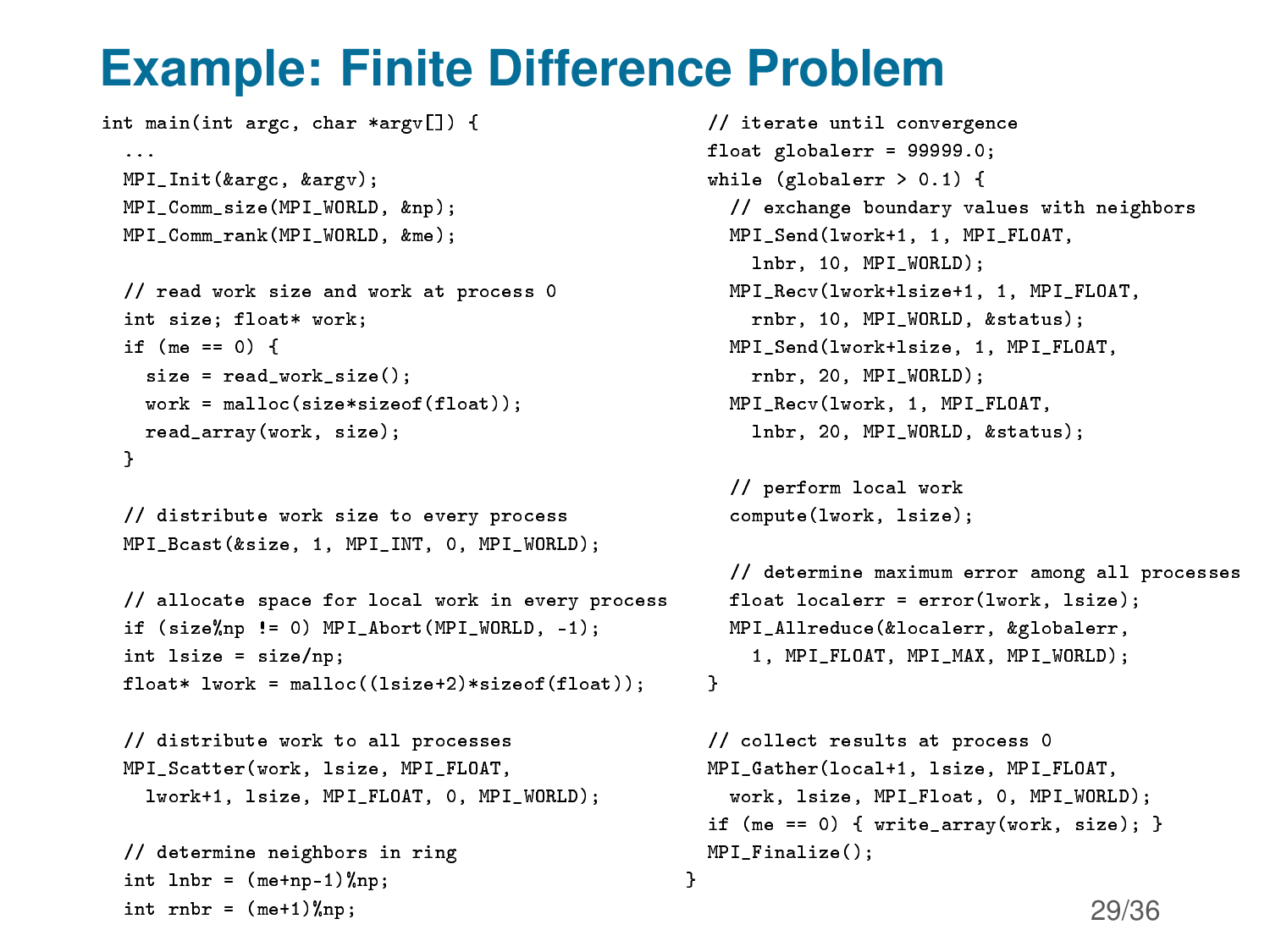# **Example: Finite Difference Problem**

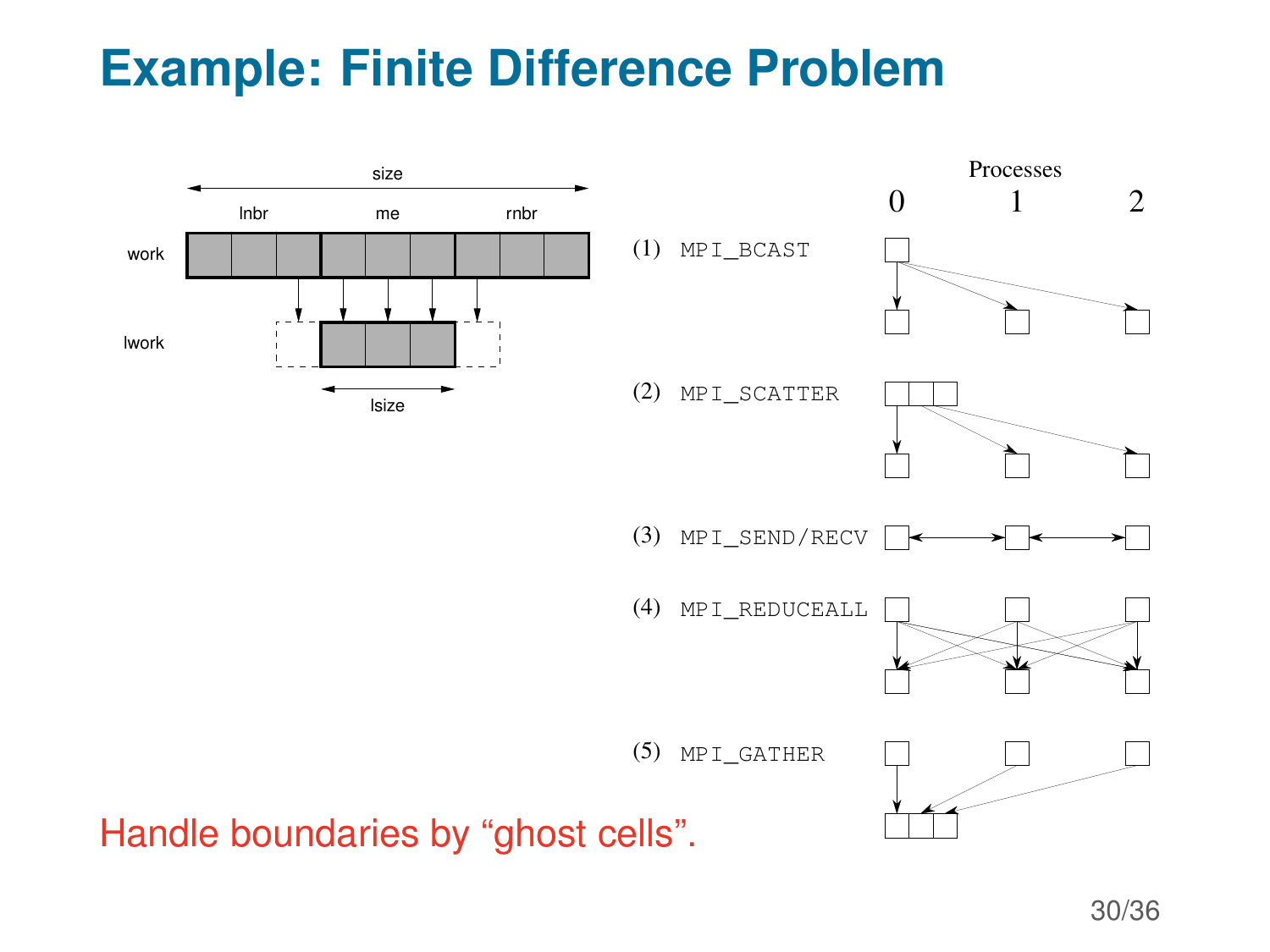## **Non-Blocking Communication**

```
int MPI_Iprobe(int source, int tag, MPI_Comm comm,
 int *flag, MPI_Status *status)
```

| IN |        | source rank of source or MPI_ANY_SOURCE (integer) |
|----|--------|---------------------------------------------------|
|    | IN tag | message tag or MPI_ANY_TAG (integer)              |
| ΙN | comm   | communicator (handle)                             |
|    |        | OUT flag (logical)                                |
|    |        | OUT status status object (Status)                 |

Sets flag to "true" if a matching message is pending to be received; otherwise sets flag to "false".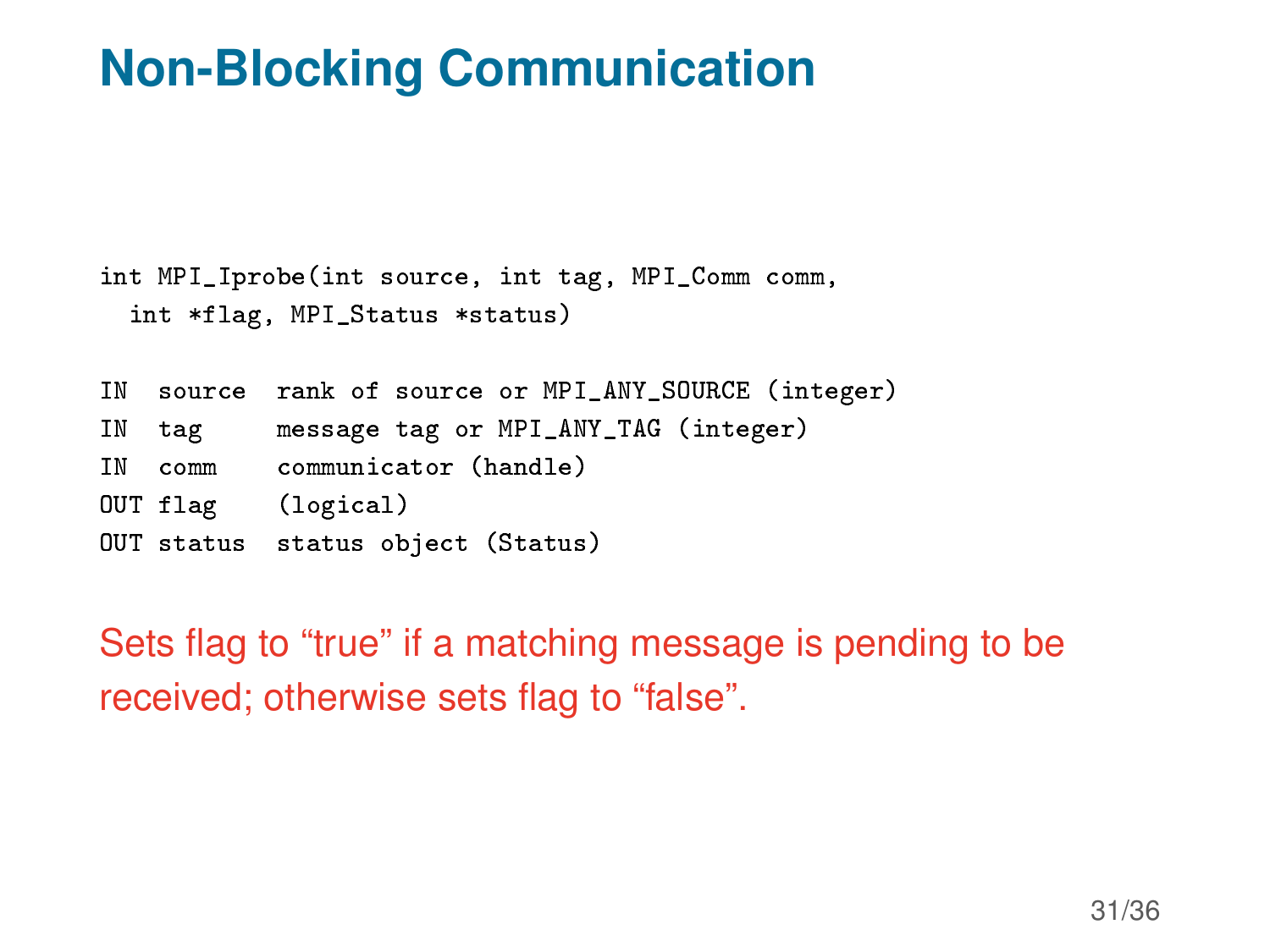## **Example: Managing a Shared Data Structure**

}

```
int READ = 1; int WRITE = 2; int VALUE = 3;
int main(int argc, char *argv[]) {
 MPI Init(&argc, &argy);
 int *data = ...;while (true)
 {
    // check for pending request and process it
    int flag, MPI_Status status;
    MPI_Iprobe(MPI_ANY_SOURCE, MPI_ANY_TAG,
     MPI_COMM_WORLD, &flag, &status);
   if (flag) {
     flag = process(status, data);
     if (flag) continue;
    }
    // perform own work generating requests
    int server; int address; int value;
    ...
    MPI_Send(&address, 1, MPI_INT,
     server, READ, MPI_WORLD);
    MPI_Receive(&value, 1, MPI_INT,
      server, VALUE, MPI_WORLD, &status);
    ...
    int[2] write; write[0] = address; write[1] = value;
    MPI_Send(write, 2, MPI_INT,
      server, WRITE, MPI_WORLD);
 }
 MPI Finalize():
}
```

```
int process(MPI_Status status, int* data) {
  int client = status.MPI_SOURCE;
  int address; int[2] write;
  switch (status.MPI_TAG) {
    case READ:
      MPI_Recv(&address, 1, MPI_INT,
        client, READ, MPI_WORLD, &status);
      MPI_Send(&data[address], 1, MPI_INT,
        client, VALUE, MPI_WORLD);
      return true;
    case WRITE:
      MPI_Recv(write, 2, MPI_INT, client,
        WRITE, MPI_WORLD, &status);
      data[write[0]] = write[1];return true;
    default:
      return false;
  }
```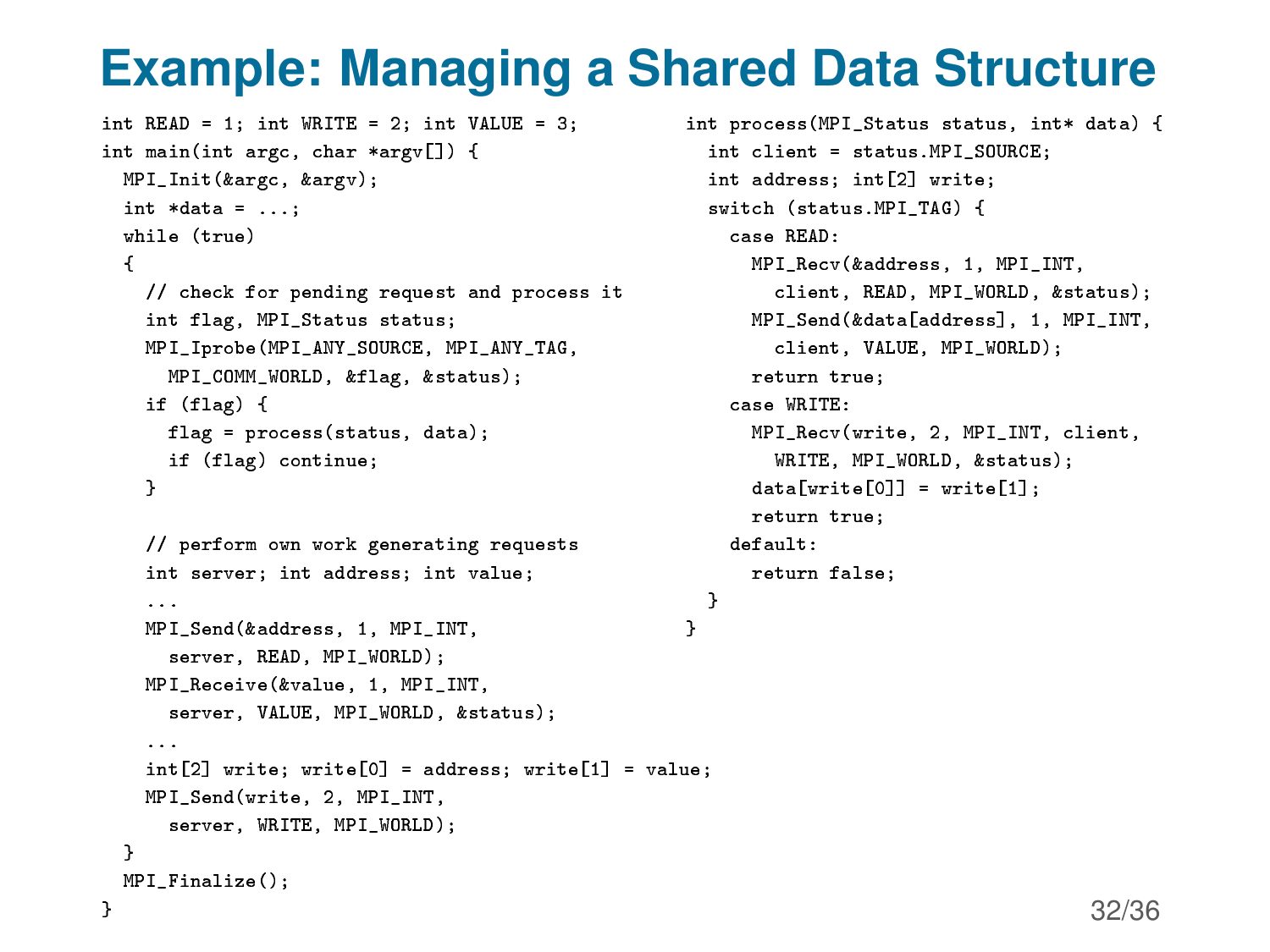# **Modularity of Program Design**

• Sequential composition:



◦ Message intended for a subsequent phase must not be received by a previous phase.

```
int MPI_Comm_dup(MPI_Comm comm, MPI_Comm *newcomm)
IN comm communicator (handle)
OUT newcomm copy of comm (handle)
```

```
MPI_Comm comm;
MPI_Comm_dup(MPI_COMM_WORLD, &comm);
library fun(comm);
```
New context for specific phase of program.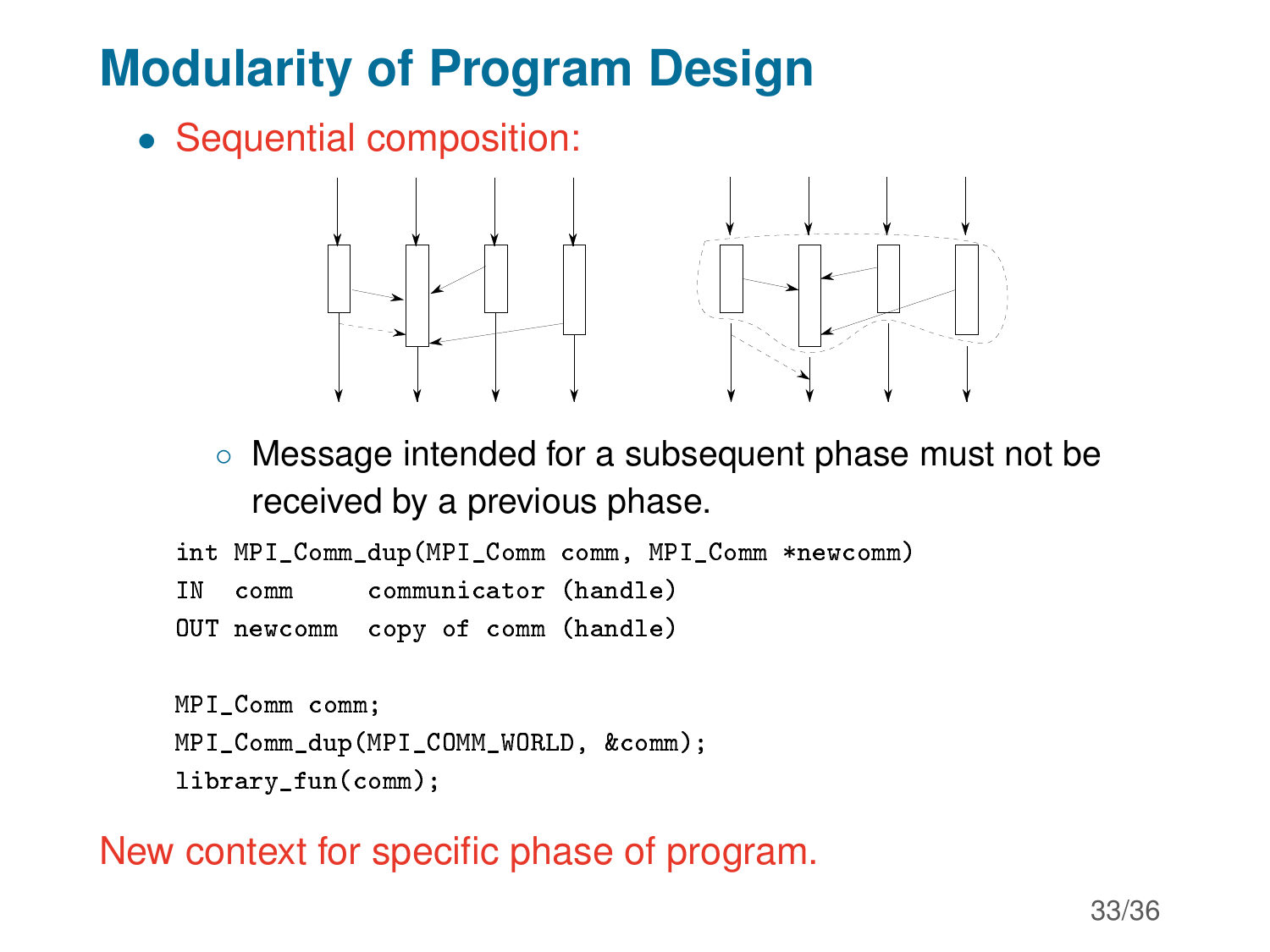# **Modularity of Program Design**

• Parallel composition:



◦ Message intended for one parallel computation must not interfer with those of another parallel computation.

```
int MPI Comm split(MPI Comm comm, int color, int key, MPI Comm *newcomm)
IN comm communicator (handle)
IN color control of subset assignment (integer)
IN key control of rank assigment (integer)
OUT newcomm new communicator (handle)
MPI_Comm_split(MPI_COMM_WORLD,
 myid%3, myid, &comm);
switch (myid%3) {
  case 0: fun0(comm); break;
  case 1: fun1(comm); break;
  case 2: fun2(comm); break;
}
                                         0 | 1 | 2 | 3 | 4 | 5 | 6 | 7 |0 |1 2 | 0 1 2 | 0 1
```
Multiple new contexts for concurrent program phases.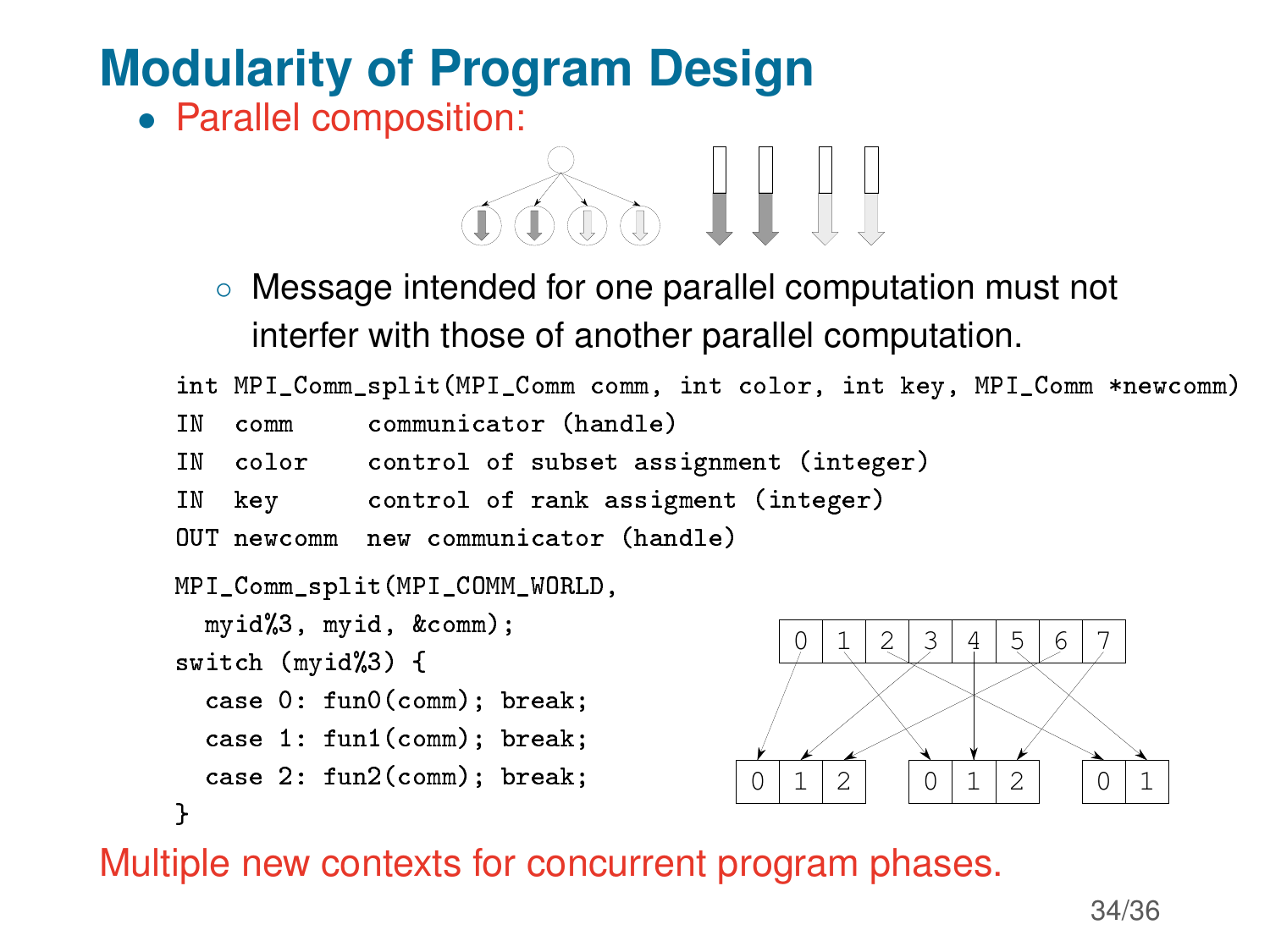## **Communicating Between Groups**

```
int MPI_Intercomm_create(MPI_Comm local_comm, int local_leader,
  MPI_Comm peer_comm, int remote_leader, int tag, MPI_Comm *newintercomm)
IN local_comm local intra-communicator (handle)
IN local_leader rank of local group leader in local_comm (integer)
IN peer_comm "peer" communicator;
                    significant only at the local_leader (handle)
IN remote_leader rank of remote group leader in peer_comm;
                     significant only at the local_leader (integer)
IN tag tag (integer)
OUT newintercomm new inter-communicator (handle)
MPI_Comm_split(MPI_COMM_WORLD, myid%2, myid, &comm);
MPI_Comm_rank(comm, &newid);
if (myid%2 == 0) {
 MPI_Intercomm_create(comm, 0, MPI_COMM_WORLD,
   1, 99, &intercomm);
 MPI_Send(message, 1, MPI_INT, newid,
   0, intercomm, &status);
}
else {
 MPI_Intercomm_create(comm, 0, MPI_COMM_WORLD,
   0, 99, &intercomm);
 MPI_Receive(message, 1, MPI_INT, newid,
   0, intercomm, &status);
}
                                             0 | 1 | 2 | 3 | 0 | 1 | 2 | 3 |0 | 1 | 2 | 3 | 4 | 5 | 6 | 7 |
```